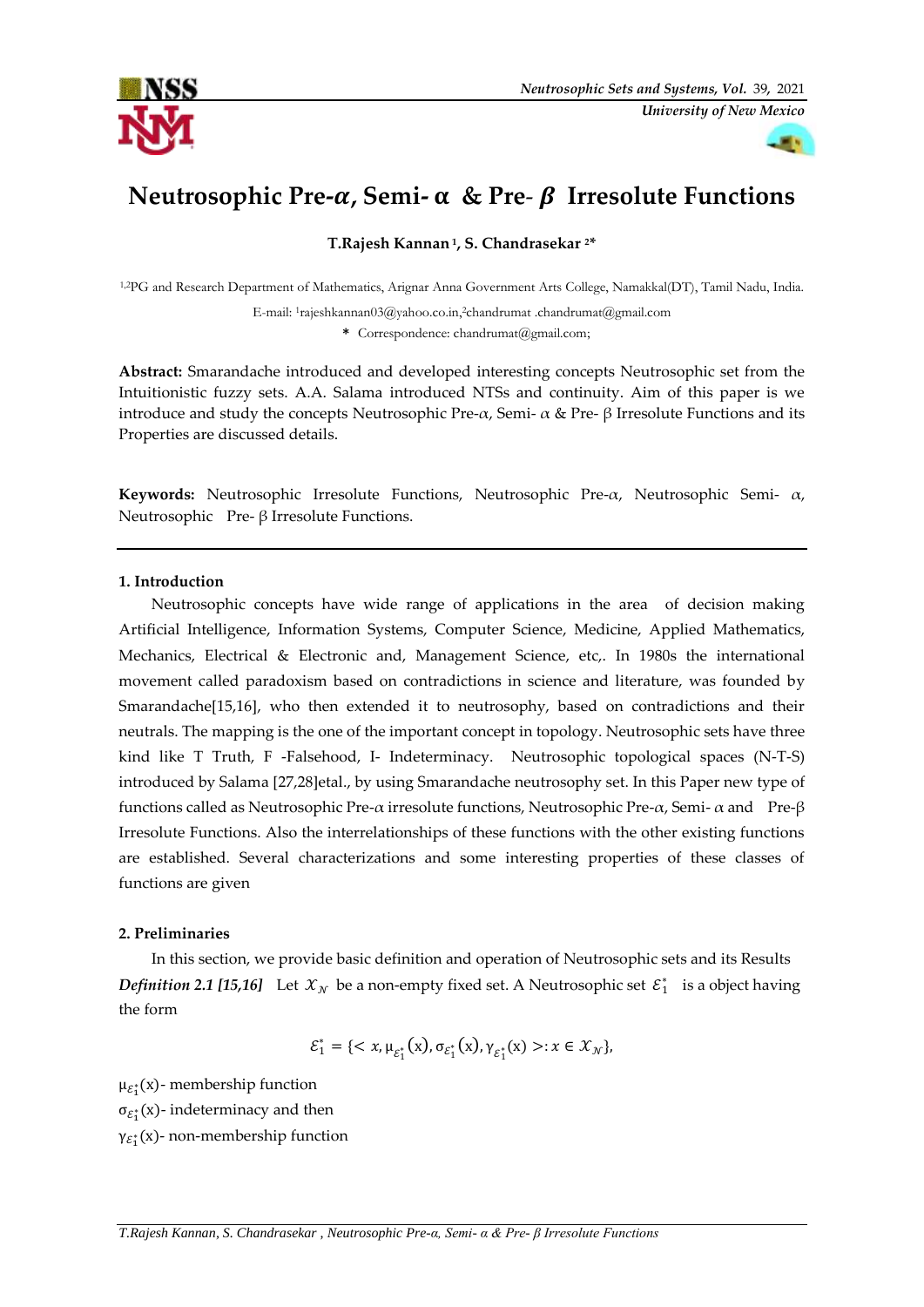*Definition 2.2 [15,16]*. Neutrosophic set  $\mathcal{E}_1^* = \{ \langle x, \mu_{\mathcal{E}_1^*}(x), \sigma_{\mathcal{E}_1^*}(x), \gamma_{\mathcal{E}_1^*}(x) >: x \in \mathcal{X}_N \}$ , on  $\mathcal{X}_N$  and  $\forall x \in \mathcal{X}_N$ 

$$
\mathcal{E}_{2}^{*} = \{ \langle x, \mu_{\mathcal{E}_{2}^{*}}(x), \sigma_{\mathcal{E}_{2}^{*}}(x), \gamma_{\mathcal{E}_{2}^{*}}(x) \rangle : x \in \mathcal{X}_{N} \}
$$
\n1. 
$$
\mathcal{E}_{1}^{*} \cap \mathcal{E}_{2}^{*} = \{ \langle x, \mu_{\mathcal{E}_{1}^{*}}(x) \cap \mu_{\mathcal{E}_{2}^{*}}(x), \sigma_{\mathcal{E}_{1}^{*}}(x) \cap \sigma_{\mathcal{E}_{2}^{*}}(x), \gamma_{\mathcal{E}_{1}^{*}}(x) \cup \gamma_{\mathcal{E}_{2}^{*}}(x) \rangle : x \in \mathcal{X}_{N} \}
$$
\n2. 
$$
\mathcal{E}_{1}^{*} \cup \mathcal{E}_{2}^{*} = \{ \langle x, \mu_{\mathcal{E}_{1}^{*}}(x) \cup \mu_{\mathcal{E}_{2}^{*}}(x), \sigma_{\mathcal{E}_{1}^{*}}(x) \cup \sigma_{\mathcal{E}_{2}^{*}}(x), \gamma_{\mathcal{E}_{1}^{*}}(x) \cap \gamma_{\mathcal{E}_{2}^{*}}(x) \rangle : x \in \mathcal{X}_{N} \}
$$

3. 
$$
\mathcal{E}_1^* \subseteq \mathcal{E}_2^* \Leftrightarrow \mu_{\mathcal{E}_1^*}(x) \leq \mu_{\mathcal{E}_2^*}(x), \sigma_{\mathcal{E}_1^*}(x) \leq \sigma_{\mathcal{E}_2^*}(x) \& \gamma_{\mathcal{E}_1^*}(x) \geq \gamma_{\mathcal{E}_2^*}(x)\}
$$

4. the complement of 
$$
\mathcal{E}_1^*
$$
 is  $\mathcal{E}_1^{*^C} = \{ \langle x, \gamma_{\mathcal{E}_1^*}(x), 1 - \sigma_{\mathcal{E}_1^*}(x), \mu_{\mathcal{E}_1^*}(x) \rangle : x \in \mathcal{X}_N \}$ 

*Definition 2.3 [28].Let*  $\mathcal{X}_N$  be non-empty set and  $\tau_N$  be the collection of Neutrosophic subsets of  $x<sub>w</sub>$  satisfying the following properties:

 $1.0_N$ ,  $1_N \in \tau_N$ 

 $3.T_1 \cap T_2 \in \tau_N$  for any  $T_1, T_2 \in \tau_N$ 

4.  $\cup$  T<sub>i</sub>  $\in \tau_N$  for every  $\{T_i : i \in j\} \subseteq \tau_N$ 

Then the space  $(\mathcal{X}_N, \tau_N)$  is called a Neutrosophic topological spaces (N-T-S).

The element of  $\tau_N$  are called Ne.OS (Neutrosophic open set)

and its complement is Ne.CS(Neutrosophic closed set)

*Example 2.4.Let*  $X_N = \{x\}$  and  $\forall x \in X_N$ 

$$
A_1 = \langle x, \frac{6}{10}, \frac{6}{10}, \frac{5}{10} \rangle, A_2 = \langle x, \frac{5}{10}, \frac{7}{10}, \frac{9}{10} \rangle
$$

$$
A_3 = \langle x, \frac{6}{10}, \frac{7}{10}, \frac{5}{10} \rangle, A_4 = \langle x, \frac{5}{10}, \frac{6}{10}, \frac{9}{10} \rangle
$$

Then the collection  $\tau_N = \{0_N, A_1, A_2, A_3, A_4, 1_N\}$  is called a N-T-S on  $\mathcal{X}_N$ .

*Definition* 2.5.Let  $(\mathcal{X}_N, \tau_N)$ be a N-T-S and  $\mathcal{E}_1^* = \{<\mathbf{x}, \mu_{\mathcal{E}_1^*}(\mathbf{x}), \sigma_{\mathcal{E}_1^*}(\mathbf{x}), \gamma_{\mathcal{E}_1^*}(\mathbf{x})> : \mathbf{x} \in \mathcal{X}_N\}$  be a

Neutrosophic set in  $\mathcal{X}_{\mathcal{N}}$ . Then  $\mathcal{E}_1^*$  is named as

- 1. Neutrosophic b closed set [20] (Ne.bCS) if Ne.cl(Ne.int( $\mathcal{E}_1^*$ ))∩Ne.int(Ne.cl( $\mathcal{E}_1^*$ ))⊆  $\mathcal{E}_1^*$ ,
- 3. Neutrosophic  $\alpha$ -closed set [7] (Ne.  $\alpha CS$ ) if Ne.cl(Ne.int(Ne.cl( $\mathcal{E}_1^*$ ))) $\subseteq \mathcal{E}_1^*$ ,
- 4. Neutrosophic pre-closed set [30] (Ne.Pre-CS) if Ne.cl(Ne.int( $\mathcal{E}_1^*$ )) $\subseteq \mathcal{E}_1^*$ ,
- 5. Neutrosophic regular closed set [7] (Ne.RCS) if Ne.cl(Ne.int $(\mathcal{E}_1^*)$ )= $\mathcal{E}_1^*$ ,
- 5. Neutrosophic semi closed set [17] (Ne.SCS) if Ne.int(Ne.cl( $\mathcal{E}_1^*$ )) $\subseteq \mathcal{E}_1^*$ ,

*Definition 2.6.[9]*  $(\mathcal{X}_N, \tau_N)$ be a N-T-S and  $\mathcal{E}_1^* = \{<\mathbf{x}, \mu_{\mathcal{E}_1^*}(\mathbf{x}), \sigma_{\mathcal{E}_1^*}(\mathbf{x}), \gamma_{\mathcal{E}_1^*}(\mathbf{x})> : \mathbf{x} \in \mathcal{X}_N\}$  be a

Neutrosophic set in  $\mathcal{X}_N$ . Then

Neutrosophic closure of  $\mathcal{E}_1^*$  is Ne.Cl $(\mathcal{E}_1^*)$ =∩{H:H is a Ne.CS in  $\mathcal{X}_N$  and  $\mathcal{E}_1^* \subseteq H$ }

Neutrosophic interior of  $\mathcal{E}_1^*$  is Ne.Int $(\mathcal{E}_1^*)$ =∪{M:M is a Ne.OS in  $\mathcal{X}_N$  and M⊆  $\mathcal{E}_1^*$ }.

**Definition 2.7.** Let  $(\mathcal{X}_N, \mathcal{I}_N)$  be an NTS and be an NS in  $\mathcal{X}_N$ .

The Neutrosophic β-closure &β-interior of A are defined by

(i)  $\mathcal{N}\beta\text{cl}(\mathcal{E}_1^*) = \bigcap \{\mathcal{E}_3^* : \mathcal{E}_3^* \text{ is a } \beta\text{CS in } \mathcal{X}_\mathcal{N} \text{ and } \mathcal{E}_3^* \supseteq \mathcal{E}_1^*\}$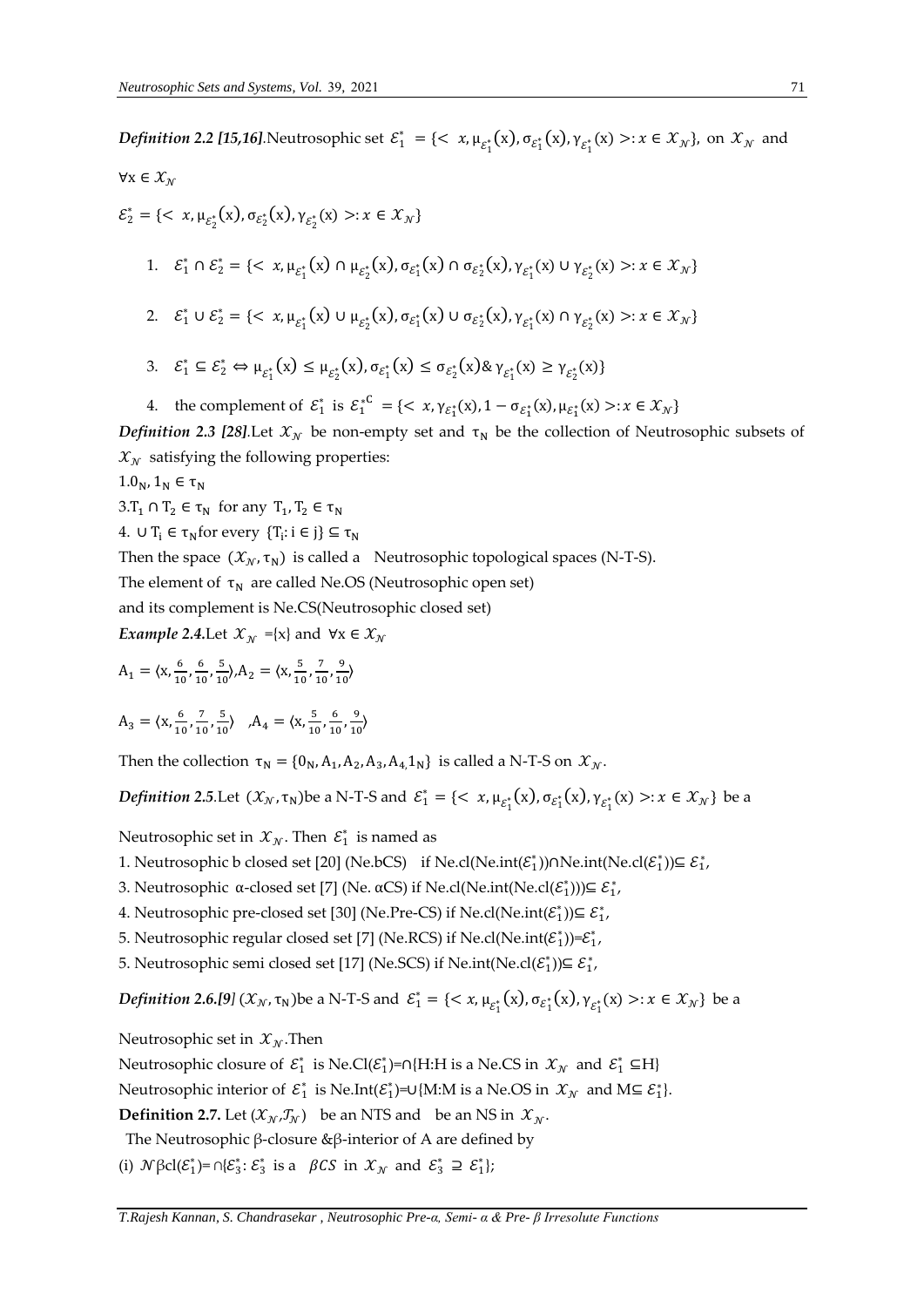(ii)  $\mathcal{N}\beta$ int( $\mathcal{E}_1^*$ ) =  $\cup \{\mathcal{E}_4^* : \mathcal{E}_4^* \text{ is a } \mathcal{N}\beta\text{OS in } \mathcal{X}_\mathcal{N} \text{ and } \mathcal{E}_4^* \subseteq \mathcal{E}_1^*\}$ . **Lemma 2.8.**

Let  $\mathcal{E}_1^*$  be an NS in NTS  $(\mathcal{X}_\mathcal{N}, \mathcal{J}_\mathcal{N})$ . Then (i)  $\text{Nint}(\mathcal{E}_1^*) \subseteq \text{NP}\text{int}(\mathcal{E}_1^*) \subseteq \mathcal{E}_1^* \subseteq \text{NPcl}(\mathcal{E}_1^*) \subseteq \text{Ncl}(\mathcal{E}_1^*)$ (ii)  $\text{Nint}(\mathcal{E}_1^*) \subseteq \text{Naint}(\mathcal{E}_1^*) \subseteq \mathcal{E}_1^* \subseteq \text{Nacl}(\mathcal{E}_1^*) \subseteq \text{Ncl}(\mathcal{E}_1^*)$ (iii)  $\text{Nint}(\mathcal{E}_1^*) \subseteq \text{NSint}(\mathcal{E}_1^*) \subseteq \mathcal{E}_1^* \subseteq \text{NScl}(\mathcal{E}_1^*) \subseteq \text{Ncl}(\mathcal{E}_1^*)$  $(iv) \text{ Nint}(\mathcal{E}_1^*) \subseteq \text{N}\beta \text{int}(\mathcal{E}_1^*) \subseteq \mathcal{E}_1^* \subseteq \text{N}\beta \text{cl}(\mathcal{E}_1^*) \subseteq \text{Ncl}(\mathcal{E}_1^*).$ 

Proof: It is easy to prove.

## **3.Neutrosophic Pre-α, Semi- α & Pre- β Irresolute Functions**

In this section Neutrosophic pre-α-irresolute, semi-α-irresolute, Neutrosophic pre-β-irresolute functions are defined. Also, the relationships of these functions with the other existing functions are studied.

**Definition 3.1.**

A function  $\ddot{\mathbf{\mathit{f}}}$ :  $(\mathcal{X}_N, \mathcal{I}_N) \rightarrow (\mathcal{Y}_N, \mathcal{G}_N)$  from an NTS  $(\mathcal{X}_N, \mathcal{I}_N)$  to another NTS  $(\mathcal{Y}_N, \mathcal{G}_N)$  is named as Neutrosophic β-irresolute if  $\ddot{f}^{-1}({\cal E}_{2}^{*})$ is a  $\cal{N}\beta OS$  in  $(\cal{X}_N,\cal{I}_N)$  for each  $\cal{N}\beta OS$   ${\cal E}_2^{*}$  in  $(\cal{Y}_N,\cal{G}_N)$ .

**Definition 3.2** A function  $\ddot{\theta}$ :  $(\mathcal{X}_N, \mathcal{T}_N) \to (\mathcal{Y}_N, \mathcal{G}_N)$  from an NTS  $(\mathcal{X}_N, \mathcal{T}_N)$  to another NTS  $(\mathcal{Y}_N, \mathcal{G}_N)$  is named as Neutrosophic pre- $\alpha$ -irresolute if  $\ddot{f}^{-1}(\mathcal{E}^*_2)$  is an NPOS in  $(\mathcal{X}_N,\mathcal{I}_N)$  for each N $\alpha$ OS  $\mathcal{E}^*_2$  in  $(y_{N},g_{N}).$ 

**Definition 3.3** A function  $\ddot{\mathbf{f}}$ :  $(\mathcal{X}_N, \mathcal{I}_N) \to (\mathcal{Y}_N, \mathcal{G}_N)$  from an NTS  $(\mathcal{X}_N, \mathcal{I}_N)$  to another NTS ( $y_x, G_y$ ) is named as Neutrosophic α-irresolute if  $\ddot{f}^{-1}(\mathcal{E}^*_2)$ ) is a NαOS in ( $\mathcal{X}_x, \mathcal{I}_y$ ) for each NαOS  $\mathcal{E}_2^*$  in  $(y_{\mathcal{N}}, g_{\mathcal{N}})$ .

**Definition 3.4** A function  $\ddot{\mathbf{f}}$ :  $(\mathcal{X}_N, \mathcal{I}_N) \to (\mathcal{Y}_N, \mathcal{G}_N)$  from an NTS  $(\mathcal{X}_N, \mathcal{I}_N)$  to another NTS  $(y_x, \mathcal{G}_x)$  is named as Neutrosophic semi- $\alpha$ -irresolute if  $\ddot{f}^{-1}(\mathcal{E}_2^*)$ ) is an NSOS in  $(\mathcal{X}_x, \mathcal{I}_x)$  for each NaOS  $\varepsilon_2^*$  in  $(y_N, \mathcal{G}_N)$ .

**Definition 3.5** A function  $\ddot{\mathbf{f}}$ :  $(\mathcal{X}_N, \mathcal{I}_N) \to (\mathcal{Y}_N, \mathcal{G}_N)$  from an NTS  $(\mathcal{X}_N, \mathcal{I}_N)$  to another NTS  $(y<sub>N</sub>, G<sub>N</sub>)$  is named as Neutrosophic pre-β-irresolute if  $\ddot{t}^{-1}(\mathcal{E}^*_2)$ ) is a NPOS in  $(\mathcal{X}_N, \mathcal{I}_N)$  for each  $N\beta$ OS  $\varepsilon_2^*$  i $\mathcal{X}_N$ n $(\mathcal{Y}_N, \mathcal{G}_N)$ .

**Proposition 3.6** Every Nα-irresolute function is Npre-α (NSemi-α,resp.)-irresolute function.

**Proof:** Let  $\ddot{\mathbf{\#}}: (\mathcal{X}_N, \mathcal{I}_N) \to (\mathcal{Y}_N, \mathcal{G}_N)$  be Na-irresolute function from NTS( $\mathcal{X}_N, \mathcal{I}_N$ ) to

another NTS ( $y_N$ , $\mathcal{G}_N$ ). Let  $\mathcal{E}_2^*$  be NaOS in  $y_N$ . Since  $\ddot{r}$  is Na-irresolute function, $\ddot{r}^{-1}(\mathcal{E}_2^*)$ ) is NaOS in  $\mathcal{X}_\mathcal{N}$ . Every NaOS is NPOS (NSOS, resp.). So  $\ddot{f}^{-1}(\mathcal{E}_2^*)$ ) is NPOS (NSOS, resp.) in  $\mathcal{X}_\mathcal{N}$ . Hence  $\ddot{f}$  is Npre-α (NSemi-α, resp.)-irresolute function.

**Proposition 3.7** Every Npre-β-irresolute function is Npre-α-(Npre, resp.) irresolute function.

**Proof:** Let  $\ddot{\mathbf{\mathit{f}}}$ :  $(\mathcal{X}_N, \mathcal{I}_N) \rightarrow (\mathcal{Y}_N, \mathcal{G}_N)$  be Npre- $\beta$  irresolute function from NTS  $(\mathcal{X}_N, \mathcal{I}_N)$  to another NTS  $(y_N, \mathcal{G}_N)$ . Let  $\mathcal{E}_2^*$  be NaOS (NPOS resp.) in  $y_N$ . Every NaOS (NPOS, resp.) is  $\mathcal{N}\beta$ 0S. Since  $\ddot{\vec{\theta}}$  is Npre-β-irresolute function, $\ddot{f}^{-1}({\cal E}_{2}^{*})$ ) is NPOS in  $\mathcal{X}_{\mathcal{N}}$ . Hence  $\ddot{f}$  is Npre-α-(Npre, resp.) irresolute function.

**Proposition 3.8** Every Npre-β-irresolute function is  $N\beta$ -irresolute function.

**Proof:** Let  $\ddot{\theta}$ :  $(\mathcal{X}_N, \mathcal{T}_N) \rightarrow (\mathcal{Y}_N, \mathcal{G}_N)$  be Npre- $\beta$  irresolute function from NTS  $(\mathcal{X}_N, \mathcal{T}_N)$  to another NTS( $y_N, \mathcal{G}_N$ ). Let  $\mathcal{E}_2^*$  be  $\beta S$  . Since  $\ddot{\theta}$  is Npre- $\beta$ - irresolute function,  $\ddot{\theta}^{-1}(\mathcal{E}_2^*)$ ) is NPOS in  $\mathcal{X}_N$ . As every NPOS is  $N\beta OS$ ,  $\ddot{\delta}^{-1}(\mathcal{E}^*_2)$ ) is  $N\beta OS$  in  $\mathcal{X}_\mathcal{N}.$  Hence  $\ddot{\ddot{\delta}}$  is  $N\beta$  -irresolute function.

**Proposition 3.9** Every Nirresolute function is  $NS-\alpha$ -irresolute function.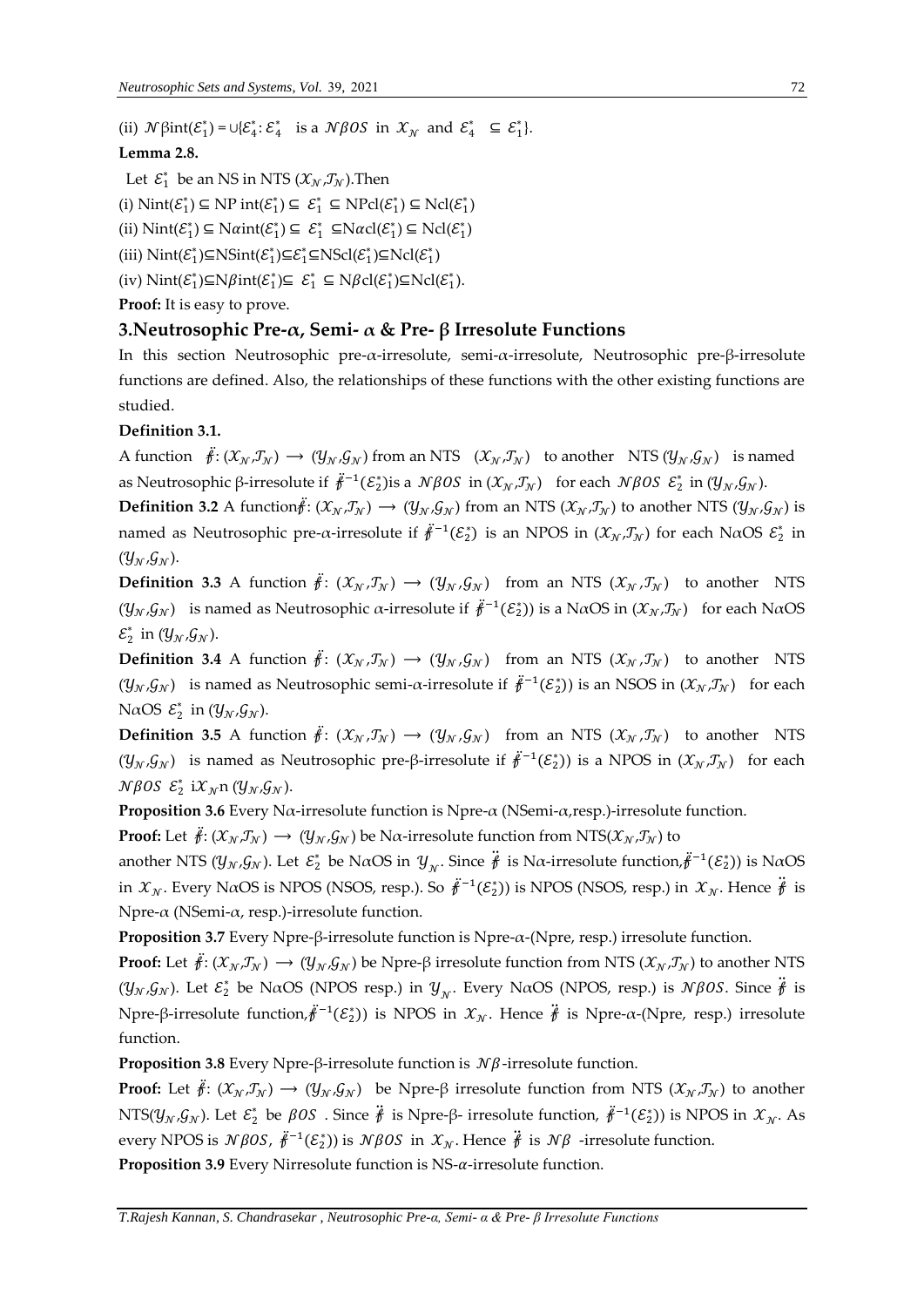**Proof:** Let  $\ddot{\theta}$ :  $(\mathcal{X}_N, \mathcal{T}_N) \rightarrow (\mathcal{Y}_N, \mathcal{G}_N)$  be Nirresolute function from NTS( $\mathcal{X}_N, \mathcal{T}_N$ ) to another NTS ( $y_N, G_N$ ). Let  $\mathcal{E}_2^*$  be NαOS in  $y_N$ . Every NαOS is NSOS. Since  $\ddot{t}$  is Nirresolute function,  $\ddot{t}^{-1}(\mathcal{E}_2^*)$ ) is NSOS in  $\mathcal{X}_N$ . Hence  $\ddot{\hat{\theta}}$  is NS- $\alpha$ - irresolute function.

**Example 3.10** Let  $\mathcal{X}_N$ ={a,b}  $\mathcal{Y}_N$ ={c,d} and  $\mathcal{T}_N$ = {0,  $\mathcal{E}_1^*$ , 1},  $\Gamma_N$ = {0,  $\mathcal{E}_2^*$ , 1}, are NTS on  $\mathcal{X}_N$  and  $\mathcal{Y}_N$ respectively where

$$
\mathcal{E}_1^* = \langle \mathbf{x}, \left( \frac{6}{10}, \frac{5}{10}, \frac{4}{10} \right), \left( \frac{5}{10}, \frac{5}{10}, \frac{5}{10} \right) \rangle.
$$

$$
\mathcal{E}_2^* = \langle \mathbf{y}, \left( \frac{2}{10}, \frac{5}{10}, \frac{6}{10} \right), \left( \frac{4}{10}, \frac{5}{10}, \frac{5}{10} \right) \rangle
$$

Define an Neutrosophic function $\ddot{r}: (\mathcal{X}_N, \mathcal{I}_N) \to (\mathcal{Y}_N, \mathcal{G}_N)$ . By  $\ddot{r}$  (a)=d,  $\ddot{r}$  (b)=c  $\mathcal{E}_2^*$  is a NOS in  $(y_{\mathcal{N}}, \mathcal{G}_{\mathcal{N}})$ . So  $\mathcal{E}_2^*$  is N $\alpha$ OS, NPOS, and  $\mathcal{N}\beta$ OS in  $y_{\mathcal{N}}$ .

, since  $\ddot{\ell}^{-1}(\mathcal{E}_2^*) = \langle x, \left(\frac{4}{10}\right) \rangle$  $\frac{4}{10}$ ,  $\frac{5}{10}$  $\frac{5}{10}, \frac{5}{10}$ ,  $\left(\frac{2}{10}\right)$  $\frac{2}{10}$ ,  $\frac{5}{10}$  $\left(\frac{5}{10}, \frac{6}{10}\right)$  is an NPOS in  $\mathcal{X}_{\mathcal{N}}$ 

$$
\ddot{\mathcal{F}}^{-1}(\mathcal{E}_2^*) \subseteq Nint(Ncl\left(\ddot{\mathcal{F}}^{-1}(\mathcal{E}_2^*))\right) = 1_N
$$

Also  $\ddot{f}^{-1}(\mathcal{E}_2^*) \subseteq Ncl(Nint(Ncl(\ddot{f}^{-1}(\mathcal{E}_2^*)))) = 1_N$ 

So  $\ddot{f}^{-1}(\mathcal{E}_2^*)$  is a  $N\beta OS$  in  $\mathcal{X}_N$ . Thus  $\ddot{f}$  is Npre- $\beta$ -irresolute, Npre irresolute function, Npre- $\alpha$ -irresolute function and  $N\beta$  -irresolute function.Also  $\ddot{\phi}$  is a N precontinuous and  $N\beta$ -continuous. As  $Nint(Ncl(Nint\left(\ddot{f}^{-1}(\mathcal{E}^*_2)\right)\right) = 0_N \dot{f}^{-1}(\mathcal{E}^*_2) \nsubseteq Ncl(Nint(Ncl\left(\ddot{f}^{-1}(\mathcal{E}^*_2)\right))$ 

 $\ddot{\theta}^{-1}(\mathcal{E}_2^*)$  is not NαOS in  $\mathcal{X}_\mathcal{N}$ . Also  $\ddot{\theta}^{-1}(\mathcal{E}_2^*)$  ⊈ Ncl(Nint  $(\ddot{\theta}^{-1}(\mathcal{E}_2^*)=0_N$ .implies  $\ddot{\theta}^{-1}(\mathcal{E}_2^*)$  is not NSOS

in  $\mathcal{X}_{\mathcal{N}}$ . Thus  $\ddot{\mathcal{Y}}$  is not N $\alpha$ -irresolute function, not not not N $\alpha$ -continuous, not NSemi continuous, and not Nirresolute function.

## **Example 3.11**

Let  $x_N$ ={a,b}  $y_N$ ={c,d} and  $\tau_N$ = {0,  $\varepsilon_1^*$ , 1},  $\Gamma_N$ = {0,  $\varepsilon_2^*$ , 1}, are NTS on  $x_N$  and  $y_N$  respectively is a NS in  $y_{\scriptscriptstyle 0}^{\scriptscriptstyle -}$ .

$$
\mathcal{E}_1^* = \langle \mathbf{x}, \left( \frac{2}{10}, \frac{5}{10}, \frac{3}{10} \right), \left( \frac{4}{10}, \frac{5}{10}, \frac{4}{10} \right) \rangle.
$$

$$
\mathcal{E}_2^* = \langle \mathbf{y}, \left( \frac{4}{10}, \frac{5}{10}, \frac{4}{10} \right), \left( \frac{2}{10}, \frac{5}{10}, \frac{3}{10} \right) \rangle
$$

$$
\mathcal{E}_3^* = \langle \mathbf{y}, \left( \frac{4}{10}, \frac{5}{10}, \frac{4}{10} \right), \left( \frac{3}{10}, \frac{5}{10}, \frac{2}{10} \right) \rangle
$$

is a NS in  $\mathcal{Y}_{\mathcal{N}}$ .

Define a Neutrosophic function  $\ddot{f}$ :  $(\mathcal{X}_\mathcal{N}, \mathcal{I}_\mathcal{N}) \to (\mathcal{Y}_\mathcal{N}, \mathcal{G}_\mathcal{N})$  by  $\ddot{f}$  (a)=d,  $\ddot{f}$  (b)=c  $\mathcal{E}_2^*$  is a NOS in  $(y_N, G_N)$ . Also  $\varepsilon_2^*$  is N $\alpha$ OS, NPOS and NSOS in  $y_N$ .

$$
\ddot{f}^{-1}(\mathcal{E}_2^*) = \langle x, \left(\frac{2}{10}, \frac{5}{10}, \frac{3}{10}\right), \left(\frac{4}{10}, \frac{5}{10}, \frac{4}{10}\right) \rangle
$$

and  $\ddot{\theta}^{-1}(\mathcal{E}_2^*) \subseteq Nint(Ncl(\ddot{\theta}^{-1}(\mathcal{E}_2^*)) = \mathcal{E}_1^* = .$  So  $\ddot{\theta}^{-1}(\mathcal{E}_2^*) \subseteq Nint(Ncl(Nint(\ddot{\theta}^{-1}(\mathcal{E}_2^*))$  This implies  $\ddot{f}^{-1}(\mathcal{E}_2^*)$ is a N $\alpha$ OS in  $\mathcal{X}_\mathcal{N}$ . Also  $\ddot{f}^{-1}(\mathcal{E}_2^*)$  is NPOS and NSOS in  $\mathcal{X}_\mathcal{N}$ . Hence  $\ddot{f}$  is a N $\alpha$ -irresolute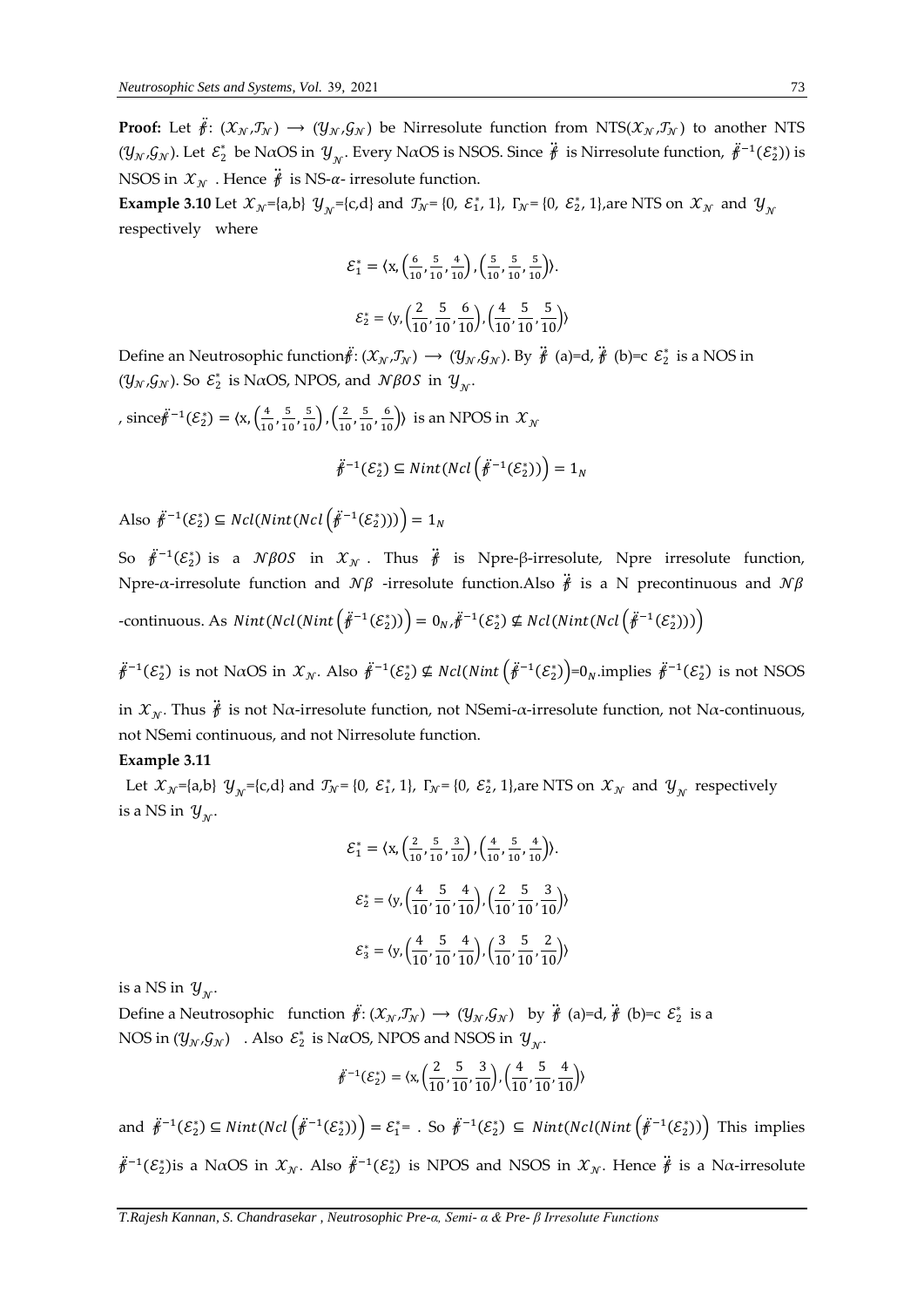function, NS-α-irresolute function, Npre-α-irresolute function, Nα-continuous, NSemicontinuous, and Nprecontinuous. $\mathcal{E}_3^* \subseteq \text{Ncl}(\text{Nint}(\mathcal{E}_3^*) = \overline{\mathcal{E}_2^*}$ . So  $\mathcal{E}_3^*$  is a NSOS in  $\mathcal{Y}_{\gamma}$ .

Also 
$$
\ddot{\theta}^{-1}(\mathcal{E}_3^*) = \langle x, \left(\frac{3}{10}, \frac{5}{10}, \frac{2}{10}\right), \left(\frac{4}{10}, \frac{5}{10}, \frac{4}{10}\right)\rangle
$$
. Then  $\ddot{\theta}^{-1}(\mathcal{E}_3^*) \nsubseteq Nint(Ncl(Nint(\dot{\theta}^{-1}(\mathcal{E}_3^*))) ) = \mathcal{E}_1^*$ 

.Hence $\ddot{\ell}^{-1}({\cal E}_3^*)$  is not NαOS in  ${\cal X}_{\cal N}$ . Thus  $\ddot{\ell}$  is not Nstrongly α-continuous. **Example 3.12** Let  $\mathcal{X}_N$ ={a,b}  $\mathcal{Y}_N$ ={c,d} and  $\mathcal{T}_N$ = {0,  $\mathcal{E}_1^*$ , 1},  $\Gamma_N$ = {0,  $\mathcal{E}_2^*$ , 1}, are NTS on  $\mathcal{X}_N$  and  $\mathcal{Y}_N$ respectively, where

$$
\mathcal{E}_1^* = \langle \mathbf{x}, \left( \frac{6}{10}, \frac{5}{10}, \frac{4}{10} \right), \left( \frac{5}{10}, \frac{5}{10}, \frac{5}{10} \right) \rangle.
$$

$$
\mathcal{E}_2^* = \langle \mathbf{y}, \left( \frac{2}{10}, \frac{5}{10}, \frac{6}{10} \right), \left( \frac{4}{10}, \frac{5}{10}, \frac{5}{10} \right) \rangle
$$

Define a Neutrosophic  $\phi: (\mathcal{X}_\mathcal{N}, \mathcal{J}_\mathcal{N}) \to (\mathcal{Y}_\mathcal{N}, \mathcal{G}_\mathcal{N})$ . By  $\ddot{f}$  (a)=d,  $\ddot{f}$  (b)=c.  $\mathcal{E}_2^*$  is a NOS in  $\mathcal{G}_\mathcal{N}$ .Hence  $\mathcal{E}_2^*$  is N $\alpha$ OS, NPOS, NSOS and  $\mathcal{N}\beta$ OS in  $(\mathcal{Y}_N,\mathcal{G}_N)$ .

$$
\ddot{p}^{-1}(\mathcal{E}_2^*) = \langle \mathbf{x}, \left(\frac{5}{10}, \frac{5}{10}, \frac{5}{10}\right), \left(\frac{4}{10}, \frac{5}{10}, \frac{5}{10}\right) \rangle
$$

 $\ddot{\theta}^{-1}(\mathcal{E}_2^*)$ ⊆ Ncl(Nint( $\ddot{\theta}^{-1}(\mathcal{E}_2^*)$ ) =  $\overline{\mathcal{E}_1^*}$  implies $\ddot{\theta}^{-1}(\mathcal{E}_2^*)$  is a NSOS in  $\mathcal{X}_\mathcal{N}$  . Also  $\ddot{\theta}^{-1}(\mathcal{E}_2^*)$ is a  $\mathcal{N}\beta$ OS in  $\mathcal{X}_N$ , since  $\ddot{\mathcal{F}}^{-1}(\mathcal{E}_2^*)$  ⊆ Ncl(Nint $(\ddot{\mathcal{F}}^{-1}(\mathcal{E}_2^*)) = \overline{\mathcal{E}_1^*}$ . Hence  $\ddot{\mathcal{F}}$  is Nirresolute function, NS-α-irresolute

function, NSemi continuous and  $\mathcal{N}\beta$  -continuous. Nint( Ncl (Nint( $\ddot{f}^{-1}(\mathcal{E}_2^*) = \mathcal{E}_1^*$ . So  $\ddot{f}^{-1}(\mathcal{E}_2^*) \nsubseteq$ Nint(Ncl (Nint(<del> $\ddot{\theta}^{-1}(\mathcal{E}_2^*)$ </del>). Hence  $\ddot{\theta}^{-1}(\mathcal{E}_2^*)$  is not NαOS in  $\mathcal{X_N}$ . Also  $\ddot{\theta}^{-1}(\mathcal{E}_2^*)$  ⊈Nint(Ncl( $\ddot{\theta}^{-1}(\mathcal{E}_2^*)$ ). Hence  $\ddot{f}^{-1}(\mathcal{E}_2^*)$  is not NPOS in  $\mathcal{X}_\mathcal{N}$ . Thus  $\ddot{f}$  is not N $\alpha$ - irresolute function, not Npre- $\alpha$ -irresolute function, not Npre irresolute function, not Npre-β-irresolute function, not Nα-continuous and not Npre continuous.

## **Example 3.13**

Let  $\mathcal{X}_{\mathcal{N}} = \{a,b,c\} = \mathcal{Y}_{\mathcal{N}}$  and  $\mathcal{T}_{\mathcal{N}} = \{0\}_1$ ,  $1\}_1$ ,  $\mathcal{E}_1^*$ ,  $\mathcal{E}_1^*$   $\cup$   $\mathcal{E}_2^*$ ,  $\mathcal{E}_1^*$   $\cap$   $\mathcal{E}_2^*\}_1$ ,  $\Gamma_{\mathcal{N}} = \{0\}_1$ ,  $1\}_1$ ,  $\mathcal{E}_3^*\}$  are NTS on  $\mathcal{X}_{\mathcal{N}}$ and  $y_{\alpha}$  where

$$
\mathcal{E}_{1}^{*} = \langle x, \left(\frac{5}{10}, \frac{5}{10}, \frac{5}{10}\right), \left(\frac{3}{10}, \frac{5}{10}, \frac{7}{10}\right), \left(\frac{6}{10}, \frac{5}{10}, \frac{4}{10}\right) \rangle
$$
\n
$$
\mathcal{E}_{2}^{*} = \langle x, \left(\frac{2}{10}, \frac{5}{10}, \frac{7}{10}\right), \left(\frac{4}{10}, \frac{5}{10}, \frac{6}{10}\right), \left(\frac{3}{10}, \frac{5}{10}, \frac{7}{10}\right) \rangle
$$
\n
$$
\mathcal{E}_{3}^{*} = \langle y, \left(\frac{5}{10}, \frac{5}{10}, \frac{5}{10}\right), \left(\frac{4}{10}, \frac{5}{10}, \frac{6}{10}\right), \left(\frac{6}{10}, \frac{5}{10}, \frac{4}{10}\right) \rangle
$$
\n
$$
\mathcal{E}_{4}^{*} = \langle y, \left(\frac{5}{10}, \frac{5}{10}, \frac{4}{10}\right), \left(\frac{4}{10}, \frac{5}{10}, \frac{5}{10}\right), \left(\frac{6}{10}, \frac{5}{10}, \frac{4}{10}\right) \rangle
$$

is a NS in  $y_{N}$ . Define an identity Neutrosophic function  $\ddot{f}$ :  $(\mathcal{X}_{N},\mathcal{J}_{N})\to (\mathcal{Y}_{N},\mathcal{G}_{N})$ .  $\mathcal{E}_{3}^{*}$  is a NOS in  $\mathcal{Y}_{\mathcal{N}}$  and  $\ddot{\mathit{f}}^{-1}(\mathcal{E}_3^*) = \langle x, \left(\frac{5}{10}\right) \rangle$  $\frac{5}{10}$ ,  $\frac{5}{10}$  $\frac{5}{10}, \frac{5}{10}$ ,  $\left(\frac{4}{10}\right)$  $\frac{4}{10}$ ,  $\frac{5}{10}$  $\frac{5}{10}, \frac{6}{10}$ ,  $\left(\frac{6}{10}\right)$  $\frac{6}{10}$ ,  $\frac{5}{10}$  $\frac{5}{10}, \frac{4}{10}$ )

Nint(Ncl(Nint( $\ddot{\theta}^{-1}(\mathcal{E}_3^*)$ ) =  $\mathcal{E}_1^* \cup \mathcal{E}_2^*$ . Thus  $\ddot{\theta}^{-1}(\mathcal{E}_3^*)$ . ⊆ Nint(Ncl(Nint( $\ddot{\theta}^{-1}(\mathcal{E}_3^*)$ )Hence  $\ddot{\theta}^{-1}(\mathcal{E}_3^*)$ is a NαOS in  $(\mathcal{X}_N,\mathcal{I}_N)$ . Also  $\ddot{r}^{-1}(\mathcal{E}_3^*)$  is NPOS, NSOS and  $\mathcal{N}\beta OS$  in  $\mathcal{X}_N$ . Therefore  $\ddot{r}$  is N $\alpha$ -continuous, Npre continuous, NSemicontinuous and  $\mathcal{N}\beta$  -continuous.  $\mathcal{E}_4^*$  is a NS in  $\mathcal{Y}_\mathcal{N}$  and

 $\varepsilon_4^* \subseteq \text{Nint}(\text{Nelt}(\mathcal{E}_4^*) = 1_N$ . Hence  $\varepsilon_4^*$  is a NaOS in  $\mathcal{Y}_N$ . Also  $\varepsilon_4^*$  is NPOS, NSOS and  $\mathcal{N}\betaOS$ in  $y_{\scriptscriptstyle N}^{\scriptscriptstyle -}$ .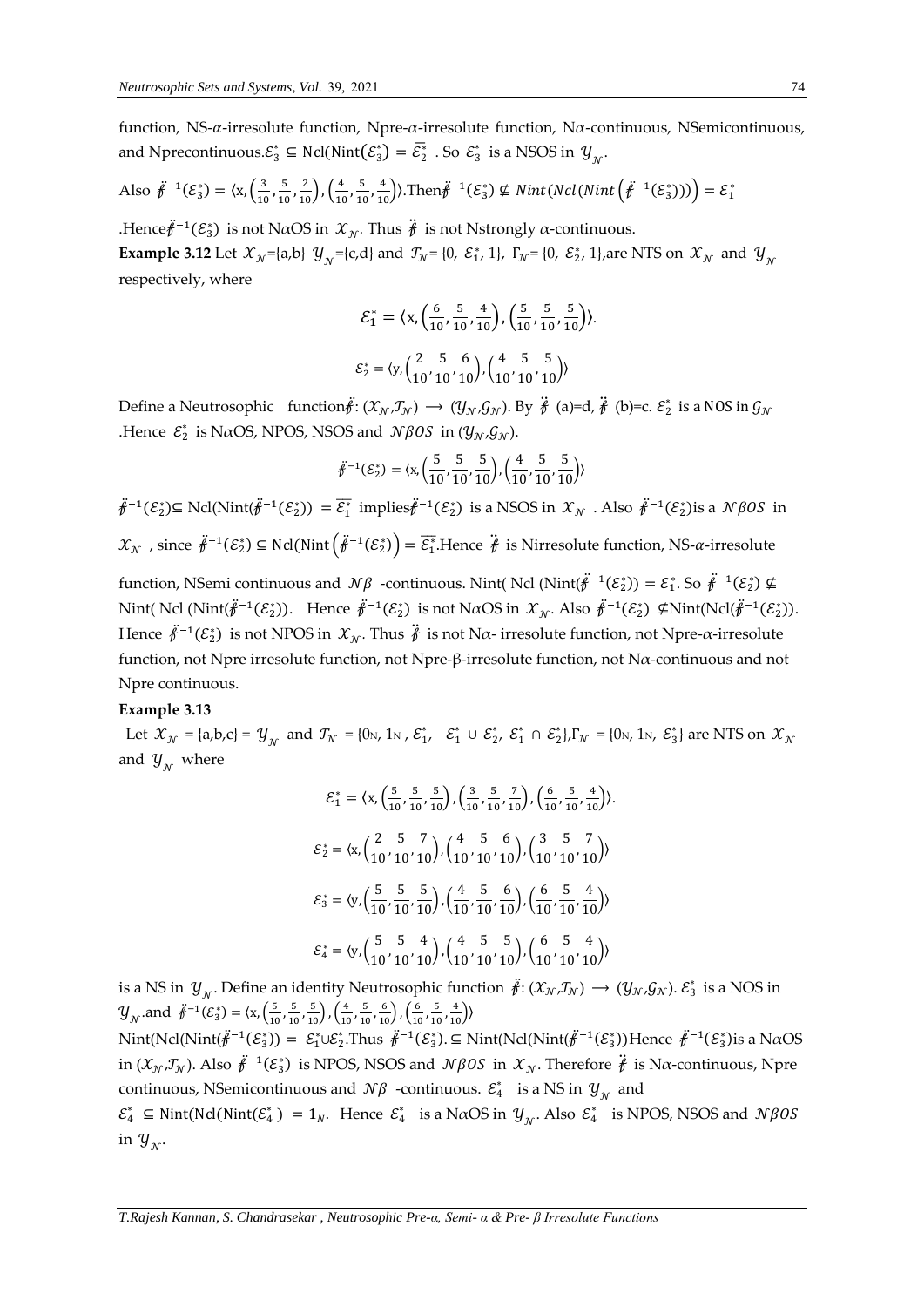$$
\ddot{f}^{-1}(\mathcal{E}_4^*) = \langle x, \left(\frac{5}{10}, \frac{5}{10}, \frac{4}{10}\right), \left(\frac{4}{10}, \frac{5}{10}, \frac{5}{10}\right), \left(\frac{6}{10}, \frac{5}{10}, \frac{4}{10}\right) \rangle
$$

And  $\ddot{f}^{-1}(\mathcal{E}_4^*)$   $\subseteq$  Ncl(Nint $(\ddot{f}^{-1}(\mathcal{E}_4^*)) = \overline{\mathcal{E}_2^*}$ .Hence $\ddot{f}^{-1}(\mathcal{E}_4^*)$  . Hence  $\ddot{f}^{-1}(\mathcal{E}_4^*)$  is NSOS and also  $N\beta OS$ 

in  $\mathcal{X}_N$ . So  $\ddot{\theta}$  is Nirresolute function, NS- $\alpha$ -irresolute function and  $\mathcal{N}\beta$  -irresolute function. Since  $\ddot{\theta}^{-1}(\mathcal{E}_4^*) \not\subseteq \text{Nint}(\text{Ncl Nint}(\ddot{\theta}^{-1}(\mathcal{E}_4^*)) = \mathcal{E}_1^* \cup \mathcal{E}_2^*, \ \ddot{\theta}^{-1}(\mathcal{E}_4^*) \text{ is not NaOS in } \mathcal{X}_\mathcal{N} \text{ and } \ddot{\theta}^{-1}(\mathcal{E}_4^*) \not\subseteq \text{Nint}(\mathcal{E}_4^*)$ Ncl( $\ddot{\theta}^{-1}(\mathcal{E}_4^*) = \mathcal{E}_1^* \cup \mathcal{E}_2^*, \ \ddot{\theta}^{-1}(\mathcal{E}_4^*)$  is not NPOS in  $\mathcal{X}_N$ . Thus  $\ddot{\theta}$  is not Nα-irresolute function, not Npre-α-irresolute function and not Npre-β-irresolute function.

#### **Example 3.14**

Let  $x_N$ ={a,b}  $y_N$ ={c,d} and  $\tau_N$ = {0,  $\varepsilon_1^*$ , 1},  $\Gamma_N$ = {0,  $\varepsilon_2^*$ , 1}, are NTS on  $x_N$  and  $y_N$  respectively where

$$
\mathcal{E}_1^* = \langle \mathbf{x}, \left( \frac{3}{10}, \frac{5}{10}, \frac{6}{10} \right), \left( \frac{4}{10}, \frac{5}{10}, \frac{5}{10} \right) \rangle
$$
  

$$
\mathcal{E}_2^* = \langle \mathbf{y}, \left( \frac{4}{10}, \frac{5}{10}, \frac{5}{10} \right), \left( \frac{5}{10}, \frac{5}{10}, \frac{3}{10} \right) \rangle
$$
  
And 
$$
\mathcal{E}_3^* = \langle \mathbf{y}, \left( \frac{4}{10}, \frac{5}{10}, \frac{5}{10} \right), \left( \frac{6}{10}, \frac{5}{10}, \frac{2}{10} \right) \rangle
$$

is a NS in  $y_{N}$  Define a Neutrosophic function  $\ddot{r}: (\mathcal{X}_{N}, \mathcal{J}_{N}) \to (\mathcal{Y}_{N}, \mathcal{G}_{N})$ . By  $\ddot{r}$  (a)=d,  $\ddot{r}$  (b)=c  $\mathcal{E}_{2}^{*}$  is a NOS in  $(y_N, \mathcal{G}_N)$ . And  $\ddot{\mathcal{F}}^{-1}(\mathcal{E}_2^*) = \langle y, \left(\frac{5}{10}\right)^2 \rangle$  $\frac{5}{10}$ ,  $\frac{5}{10}$  $\frac{5}{10}, \frac{3}{10}$ ,  $\left(\frac{4}{10}\right)$  $\frac{4}{10}$ ,  $\frac{5}{10}$  $\frac{5}{10}, \frac{5}{10}$ ) and

 $Ncl(Nint((\ddot{f}^{-1}(\mathcal{E}_2^*)))) = \overline{\mathcal{E}_1^*}$ . Thus  $\ddot{f}^{-1}(\mathcal{E}_2^*) \subseteq Ncl(Nint((\ddot{f}^{-1}(\mathcal{E}_2^*))))$ . Hence  $\ddot{f}^{-1}(\mathcal{E}_2^*)$  is an NSOS in  $\mathcal{X}_N$ , which implies  $\ddot{\vec{r}}$  is NSemi continuous and also  $\ddot{\vec{r}}$  is  $\mathcal{N}\beta$  -continuous.  $\mathcal{E}_3^*$  is a NS in  $\mathcal{Y}_{\gamma}$ . Also  $\mathcal{E}_3^*$   $\subseteq$  Nint(Ncl(Nint( $\mathcal{E}_3^*$ ) = 1<sub>N</sub> which implies  $\mathcal{E}_3^*$  is a N $\alpha$ OS in  $\mathcal{Y}_{\gamma}$ . Hence  $\mathcal{E}_3^*$  is NPOS, NSOS and  $\mathcal{N}\beta$ OS in  $\mathcal{Y}_{\mathcal{N}}\cdot\ddot{\mathcal{F}}^{-1}(\mathcal{E}_3^*) = \langle y, \left(\frac{5}{10}\right) \rangle$  $\frac{5}{10}$ ,  $\frac{5}{10}$  $\frac{5}{10}, \frac{3}{10}$ ,  $\left(\frac{4}{10}\right)$  $\frac{4}{10}$ ,  $\frac{5}{10}$  $\frac{5}{10}, \frac{5}{10}$ ) So  $\ddot{\mathcal{F}}^{-1}(\mathcal{E}_3^*)$  is a NPOS and  $\mathcal{N}\beta\mathcal{O}S$  in

 $\mathcal{X}_N$ .Thus  $\ddot{\theta}$  is Npre- $\alpha$ -irresolute function, Npre- $\beta$ -irresolute function and  $\mathcal{N}\beta$  -irresolute function. Since  $\ddot{f}^{-1}(\mathcal{E}_3^*)$   $\notin$  Nint( Ncl (Nint( $\ddot{f}^{-1}(\mathcal{E}_3^*)$ =  $\mathcal{E}_1^*,$   $\ddot{f}^{-1}(\mathcal{E}_3^*)$  is not NaOS in  $\mathcal{X}_\mathcal{N}$ . Also  $\ddot{f}^{-1}(\mathcal{E}_3^*)$   $\notin$ Ncl(Nint( $\ddot{\theta}^{-1}(\mathcal{E}_3^*)$ = $\overline{\mathcal{E}_1^*}$ . So  $\ddot{\theta}^{-1}(\mathcal{E}_3^*)$ is not NSOS in  $\mathcal{X}_\mathcal{N}$ . Hence  $\ddot{\theta}$  is not Na-irresolute function, not Nirresolute function, and not  $NS-\alpha$ -irresolute function.

#### **Example 3.15**

Let  $\mathcal{X}_{\mathcal{N}} = \{a,b\} = \mathcal{Y}_{\mathcal{N}}$  and  $\mathcal{T}_{\mathcal{N}} = \{0 \,, 1 \,\text{s}, \, \mathcal{E}_1^*, \, \mathcal{E}_1^* \cup \mathcal{E}_2^*, \, \mathcal{E}_1^* \cap \mathcal{E}_2^* \}$ , Γ<sub>N</sub> = {0<sub>N</sub>, 1<sub>N</sub>,  $\mathcal{E}_3^*$ } are NTS on  $\mathcal{X}_N$  and  $\mathcal{Y}_N$  where

$$
\mathcal{E}_{1}^{*} = \langle \mathbf{x}, \left( \frac{2}{10}, \frac{5}{10}, \frac{5}{10} \right), \left( \frac{2}{10}, \frac{5}{10}, \frac{4}{10} \right) \rangle.
$$

$$
\mathcal{E}_{2}^{*} = \langle \mathbf{x}, \left( \frac{4}{10}, \frac{5}{10}, \frac{6}{10} \right), \left( \frac{4}{10}, \frac{5}{10}, \frac{6}{10} \right) \rangle
$$

$$
\mathcal{E}_{3}^{*} = \langle \mathbf{y}, \left( \frac{2}{10}, \frac{5}{10}, \frac{6}{10} \right), \left( \frac{4}{10}, \frac{5}{10}, \frac{6}{10} \right) \rangle
$$

$$
\mathcal{E}_{4}^{*} = \langle \mathbf{y}, \left( \frac{3}{10}, \frac{5}{10}, \frac{3}{10} \right), \left( \frac{4}{10}, \frac{5}{10}, \frac{5}{10} \right), \left( \frac{5}{10}, \frac{5}{10} \right) \rangle
$$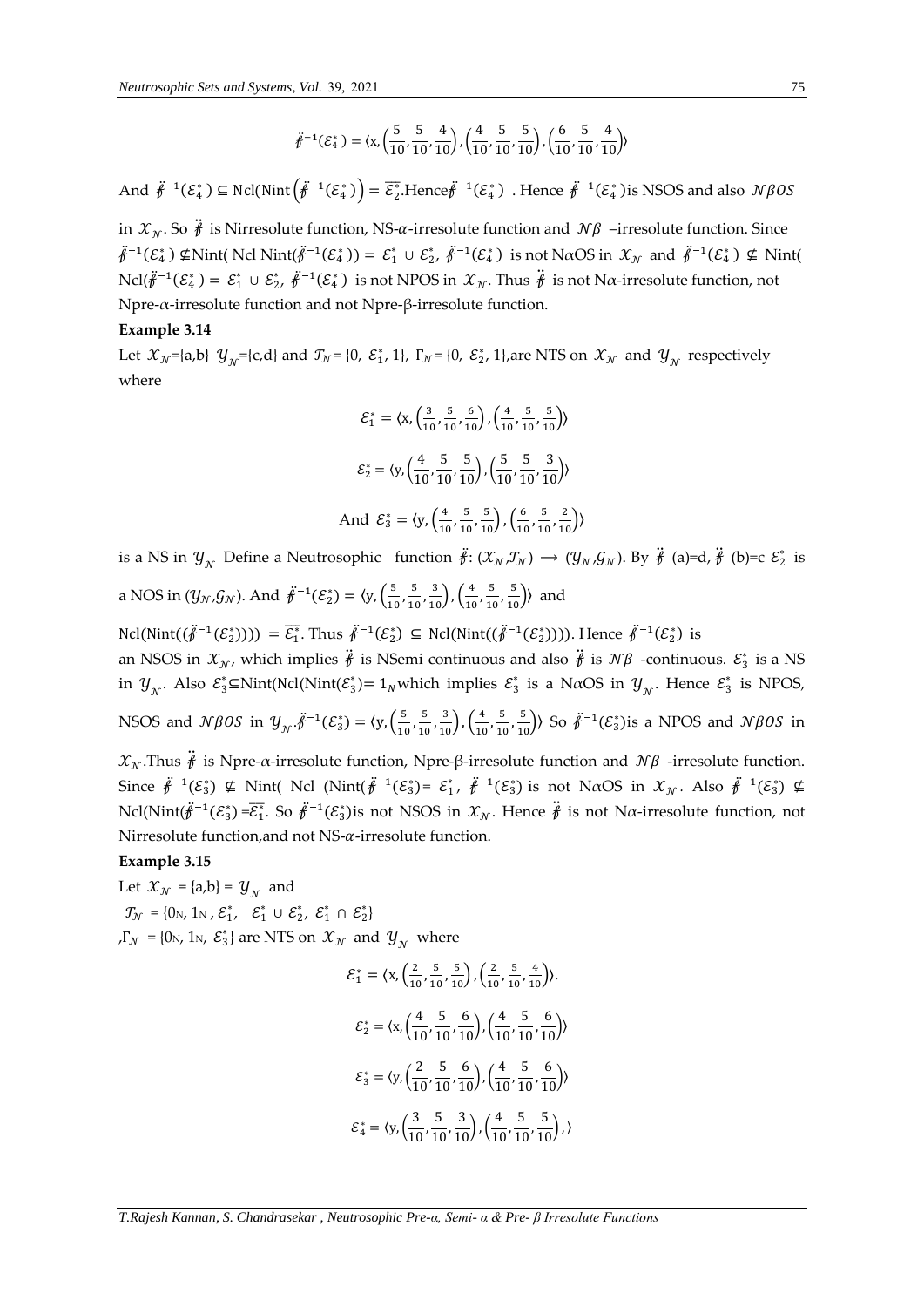is a NS in  $y_{y}$ . Define an identity Neutrosophic function  $\ddot{f}$ :  $(\mathcal{X}_y, \mathcal{I}_y) \to (\mathcal{Y}_y, \mathcal{G}_y)$ .  $\mathcal{E}^*_3$  is a NOS in

$$
\mathcal{Y}_{\mathcal{N}}\dots \mathcal{E}_3^*
$$
 is a NOS, NaOS, NPOS in  $(\mathcal{Y}_{\mathcal{N}}, \mathcal{G}_{\mathcal{N}})$ .  $\ddot{\mathcal{F}}^{-1}(\mathcal{E}_3^*) = \langle y, \left(\frac{2}{10}, \frac{5}{10}, \frac{6}{10}\right), \left(\frac{4}{10}, \frac{5}{10}, \frac{6}{10}\right) \rangle$ 

So  $\ddot{\tilde{r}}^{-1}(\mathcal{E}_3^*)$ ⊆Nint(Ncl(Nint( $\ddot{\tilde{r}}^{-1}(\mathcal{E}_3^*) = \mathcal{E}_1^* \cup \mathcal{E}_2^*$ . Thus  $\ddot{\tilde{r}}^{-1}(\mathcal{E}_3^*)$ is a N $\alpha$ OS in  $\mathcal{X}_\mathcal{N}$ .. Hence  $\ddot{\tilde{r}}^{-1}(\mathcal{E}_3^*)$ is NPOS and NSOS in  $\mathcal{X}_N$ . Thus  $\ddot{\hat{f}}$  is N $\alpha$ -irresolute, Nsemi- $\alpha$ -irresolute and Npre- $\alpha$ -irresolute function, N $\alpha$ -continuous, Nprecontinuous and NSemi continuous.  $\varepsilon_4^*$  is a NS in  $y_{\gamma}$  and Ncl(Nint( $\ddot{\theta}^{-1}(\mathcal{E}_4^*)$ ) =  $\overline{\mathcal{E}_3^*}$ .Hence  $\mathcal{E}_4^*$  ⊆Ncl (Nint( $\mathcal{E}_4^*$ ). Thus  $\mathcal{E}_4^*$  is a NSOS in  $\mathcal{Y}_{\gamma}$ .

$$
\ddot{f}^{-1}(\mathcal{E}_4^*) = \langle \mathbf{x}, \left(\frac{3}{10}, \frac{5}{10}, \frac{3}{10}\right), \left(\frac{4}{10}, \frac{5}{10}, \frac{5}{10}\right) \rangle
$$

and Ncl(Nint( $\ddot{\check{\theta}}^{-1}(\mathcal{E}_4^*)$ ) =  $\overline{\mathcal{E}_1^* \cup \mathcal{E}_2^*}$ 

. So  $\ddot{\theta}^{-1}(\mathcal{E}_4^*)$  ⊈ Ncl(Nint( $\ddot{\theta}^{-1}(\mathcal{E}_4^*)$ ). Thus  $\ddot{\theta}^{-1}(\mathcal{E}_4^*)$  is not NSOS in  $\mathcal{X}_{\mathcal{N}}$ . Hence  $\ddot{\dot{\theta}}$  is not Nirresolute function.

#### **Example 3.16**

Let  $\mathcal{X}_{\mathcal{N}} = \{a,b,c\} = \mathcal{Y}_{\mathcal{N}}$  and  $\mathcal{I}_{\mathcal{N}} = \{0\}$ ,  $1\}$ ,  $\mathcal{E}_1^*\}$ ,  $\Gamma_{\mathcal{N}} = \{0\}$ ,  $1\}$ ,  $\mathcal{E}_2^*\}$  are NTS on  $\mathcal{X}_{\mathcal{N}}$  and  $\mathcal{Y}_{\mathcal{N}}$  where

$$
\mathcal{E}_1^* = \langle \mathbf{x}, \left( \frac{7}{10}, \frac{5}{10}, \frac{1}{10} \right), \left( \frac{5}{10}, \frac{5}{10}, \frac{4}{10} \right), \left( \frac{3}{10}, \frac{5}{10}, \frac{2}{10} \right) \rangle.
$$
  

$$
\mathcal{E}_2^* = \langle \mathbf{x}, \left( \frac{1}{10}, \frac{5}{10}, \frac{2}{10} \right), \left( \frac{3}{10}, \frac{5}{10}, \frac{4}{10} \right), \left( \frac{4}{10}, \frac{5}{10}, \frac{6}{10} \right) \rangle.
$$

Define a Neutrosophic function  $\ddot{\mathbf{f}}: (\mathcal{X}_N, \mathcal{I}_N) \to (\mathcal{Y}_N, \mathcal{G}_N)$  by  $\ddot{\mathbf{f}}$  (a) = b,  $\ddot{\mathbf{f}}$  (b) = c,  $\ddot{\mathbf{f}}$  (c) = a.  $\varepsilon_2^*$  is a NOS in  $(y_N, \mathcal{G}_N)$ . Also  $\varepsilon_2^*$  is N $\alpha$ OS, NPOS, NSOS and  $\mathcal{N}\beta$ OS in  $y_{\gamma}$  and

$$
\ddot{\mathbf{y}}^{-1}(\mathcal{E}_2^*) = \langle \mathbf{x}, \left( \frac{3}{10}, \frac{5}{10}, \frac{4}{10} \right), \left( \frac{4}{10}, \frac{5}{10}, \frac{6}{10} \right), \left( \frac{1}{10}, \frac{5}{10}, \frac{2}{10} \right) \rangle
$$

Nint(Ncl(  $\ddot{t}^{-1}(\mathcal{E}_2^*)$ ) = 1<sub>N</sub>. Since  $\ddot{t}^{-1}(\mathcal{E}_2^*)$  ⊆ Nint(Ncl(  $\ddot{t}^{-1}(\mathcal{E}_2^*)$ )  $\ddot{t}^{-1}(\mathcal{E}_2^*)$ , is a NPOS in  $(\mathcal{X}_N, \mathcal{T}_N)$  and also  $\ddot{\ell}^{-1}(\mathcal{E}_2^*)$  is  $\mathcal{N}\beta OS$  in  $\mathcal{X}_{\mathcal{N}}$ . Thus  $\ddot{\ell}$  is a Npre irresolute function, Npre- $\alpha$ -irresolute function, Npre continuous and  $\mathcal{N}\beta$  -continuous. Now  $\ddot{\mathbf{\ell}}^{-1}(\mathcal{E}_2^*) \nsubseteq \text{Ncl}(\text{Nint}(\ddot{\mathbf{\ell}}^{-1}(\mathcal{E}_2^*))) = 0_N$ . So  $\ddot{\mathbf{\ell}}^{-1}(\mathcal{E}_2^*)$  is not NSOS in  $\mathcal{X}_N$ . Also  $\ddot{\mathcal{F}}^{-1}(\mathcal{E}_2^*) \nsubseteq \text{Nint}(\text{Ncl}((\ddot{\mathcal{F}}^{-1}(\mathcal{E}_2^*))))=0_N$ . Hence  $\ddot{\mathcal{F}}^{-1}(\mathcal{E}_2^*)$  is not NaOS in  $\mathcal{X}_N$ . Thus  $\ddot{\theta}$  is not N $\alpha$ -irresolute function, not NS- $\alpha$ -irresolute function and not N $\alpha$ -continuous and not NSemi continuous.

**Example 3.17** Let  $\mathcal{X}_N$ ={a,b}  $\mathcal{Y}_N$ ={c,d} and  $\mathcal{T}_N$ = {0,  $\mathcal{E}_1^*$ , 1},  $\Gamma_N$ = {0,  $\mathcal{E}_2^*$ , 1}, are NTS on  $\mathcal{X}_N$  and  $\mathcal{Y}_N$ respectively where

$$
\mathcal{E}_1^* = \langle \mathbf{x}, \left( \frac{4}{10}, \frac{5}{10}, \frac{4}{10} \right), \left( \frac{5}{10}, \frac{5}{10}, \frac{2}{10} \right) \rangle
$$
  

$$
\mathcal{E}_2^* = \langle \mathbf{y}, \left( \frac{4}{10}, \frac{5}{10}, \frac{5}{10} \right), \left( \frac{5}{10}, \frac{5}{10}, \frac{5}{10} \right) \rangle
$$
  

$$
\mathcal{E}_3^* = \langle \mathbf{y}, \left( \frac{2}{10}, \frac{5}{10}, \frac{2}{10} \right), \left( \frac{4}{10}, \frac{5}{10}, \frac{5}{10} \right) \rangle
$$

is a NS in  $y_{N}$ . Define an Neutrosophic function  $\ddot{f}:(X_{N},\mathcal{I}_{N})\to(\mathcal{Y}_{N},\mathcal{G}_{N})$ . by  $\ddot{f}(a)$  =c,  $\ddot{f}(b)$ =d.  $\mathcal{E}_{2}^{*}$  is a NOS in  $(y_N, \mathcal{G}_N)$ . Also  $\mathcal{E}_2^*$  is NaOS, NPOS in  $y_N$ .

$$
\ddot{\mathbf{y}}^{-1}(\mathcal{E}_2^*) = \langle \mathbf{x}, \left( \frac{4}{10}, \frac{5}{10}, \frac{2}{10} \right), \left( \frac{3}{10}, \frac{5}{10}, \frac{5}{10} \right) \rangle
$$

and  $\ddot{\ell}^{-1}(\mathcal{E}_2^*)$  ⊆ Nint(Ncl( $\ddot{\ell}^{-1}(\mathcal{E}_2^*)$ )= 1<sub>N</sub>. Thus  $\ddot{\mathbf{\#}}^{-1}(\mathcal{E}_2^*) \subseteq \text{Nint}(\text{Ncl }(\ddot{\mathbf{\#}}^{-1}(\mathcal{E}_2^*))$  Hence  $\ddot{\mathbf{\#}}^{-1}(\mathcal{E}_2^*)$  is a NPOS in  $\mathcal{X}_\mathcal{N}$ .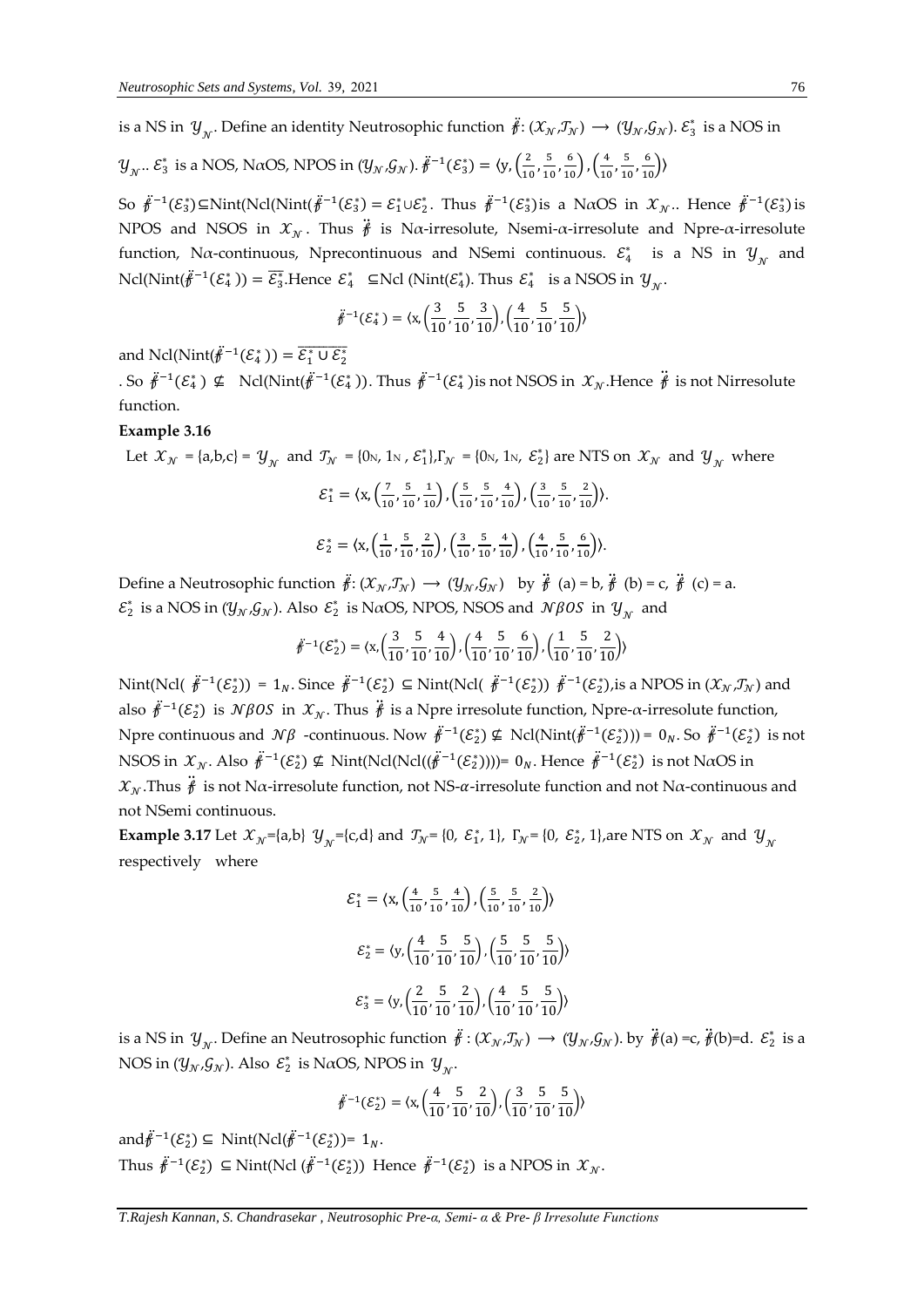Now  $\mathcal{E}_3^* \subseteq \text{Nint}(\text{Ncl}(\mathcal{E}_3^*)=1_N \text{Therefore } \mathcal{E}_3^*$  is an NPOS in  $\mathcal{Y}_{\mathcal{N}}$ . Also  $\mathcal{E}_3^*$  is an N $\beta$ OS in  $\mathcal{Y}_{\mathcal{N}}$ 

$$
\ddot{\mathcal{F}}^{-1}(\mathcal{E}_3^*) = \langle \mathbf{x}, \left( \frac{4}{10}, \frac{5}{10}, \frac{6}{10} \right), \left( \frac{4}{10}, \frac{5}{10}, \frac{5}{10} \right) \rangle
$$

Nint(Ncl( $\ddot{\vec{r}}^{-1}(\mathcal{E}_3^*)$ )= 0<sub>N</sub>.Thus  $\ddot{\vec{r}}^{-1}(\mathcal{E}_3^*)$  ⊆ Nint(Ncl( $\ddot{\vec{r}}^{-1}(\mathcal{E}_3^*)$ ). Hence  $\ddot{f}^{-1}(\mathcal{E}_3^*)$  is not an NPOS in  $\mathcal{X}_\mathcal{N}$ . So  $\ddot{f}$  is not Npre- $\beta$ -irresolute function and  $\ddot{f}$  is not Npre

irresolute function. Since  $\mathring{f}^{-1}(\mathcal{E}_3^*) \nsubseteq Ncl\left(\mathrm{Nint}(\mathrm{Ncl}(\mathcal{E}_3^*))\right) = 0_N.$ 

 $\ddot{\ell}^{-1}(\mathcal{E}_3^*)$ is not N $\beta$ OS in  $\mathcal{X}_\mathcal{N}.$  So  $\ddot{\ell}$  is not N $\beta$ -irresolute function. **Example 3.18** Let  $\mathcal{X}_{\mathcal{N}}$ ={a,b}  $\mathcal{Y}_{\mathcal{N}}$ ={c,d} and  $\mathcal{T}_{\mathcal{N}}$ = {0,  $\mathcal{E}_1^*$ , 1},  $\Gamma_{\mathcal{N}}$ = {0,  $\mathcal{E}_2^*$ , 1},are NTS on  $\mathcal{X}_{\mathcal{N}}$  and  $\mathcal{Y}_{\mathcal{N}}$ respectively where

$$
\mathcal{E}_1^* = \langle x, \left(\frac{4}{10}, \frac{5}{10}, \frac{4}{10}\right), \left(\frac{5}{10}, \frac{5}{10}, \frac{2}{10}\right) \rangle
$$

$$
\mathcal{E}_2^* = \langle y, \left(\frac{4}{10}, \frac{5}{10}, \frac{5}{10}\right), \left(\frac{5}{10}, \frac{5}{10}, \frac{5}{10}\right) \rangle
$$

$$
\mathcal{E}_3^* = \langle y, \left(\frac{2}{10}, \frac{5}{10}, \frac{4}{10}\right), \left(\frac{2}{10}, \frac{5}{10}, \frac{5}{10}\right) \rangle
$$

is a NS in  $y_{N}$ . Define an Neutrosophic function  $\ddot{f}$ :  $(\mathcal{X}_{N},\mathcal{J}_{N}) \to (\mathcal{Y}_{N},\mathcal{G}_{N})$  by  $\ddot{f}$  (a) =c,  $\ddot{f}$  (b)=d.  $\mathcal{E}_{2}^{*}$ is a NOS in  $(y_{\mathcal{N}},\mathcal{G}_{\mathcal{N}})$ . Also  $\mathcal{E}_2^*$  is N $\alpha$ OS, NPOS in  $y_{\mathcal{N}}$ .

$$
\ddot{\mathbf{f}}^{-1}(\mathcal{E}_2^*) = \langle \mathbf{x}, \left( \frac{4}{10}, \frac{5}{10}, \frac{5}{10} \right), \left( \frac{5}{10}, \frac{5}{10}, \frac{5}{10} \right) \rangle
$$

and Nint(  $Ncl \ddot{f}^{-1}(\mathcal{E}_2^*)=1_N$ . Thus  $\ddot{f}^{-1}(\mathcal{E}_2^*)\subseteq Nint(Ncl \ddot{f}^{-1}(\mathcal{E}_2^*))$ . Hence  $\ddot{f}^{-1}(\mathcal{E}_2^*)$  is a NPOS in  $\mathcal{X}_N$ . Therefore  $\ddot{\mathbf{\ell}}$  is a Npre irresolute, Npre- $\alpha$ -irresolute and Npre continuous.

 $\varepsilon_3^*$  is a NS in  $y_{{}_{\mathcal{N}}}$  and  $\varepsilon_3^*$   $\subseteq$ Ncl(Nint( $\ddot{\theta}^{-1}(\varepsilon_3^*) = \overline{\varepsilon_2^*}$ . Hence  $\varepsilon_3^*$  is a  $\mathcal{N}\beta$ OS in  $y_{{}_{\mathcal{N}}}$ .

$$
\ddot{\mathcal{F}}^{-1}(\mathcal{E}_3^*) = \langle x, \left(\frac{2}{10}, \frac{5}{10}, \frac{4}{10}\right), \left(\frac{2}{10}, \frac{5}{10}, \frac{5}{10}\right) \rangle
$$

and Nint(  $Ncl(\ddot{\tilde{\theta}}^{-1}(\mathcal{E}_3^*)) = 0_N$ . Thus  $\ddot{\tilde{\theta}}^{-1}(\mathcal{E}_3^*) \nsubseteq Nint(Ncl(\ddot{\tilde{\theta}}^{-1}(\mathcal{E}_3^*))$ . So  $\ddot{\tilde{\theta}}^{-1}(\mathcal{E}_3^*)$  is not an NPOS in  $\mathcal{X}_N$ . Hence  $\ddot{\mathbf{\ell}}$  is not Npre-β-irresolute function. Diagram: I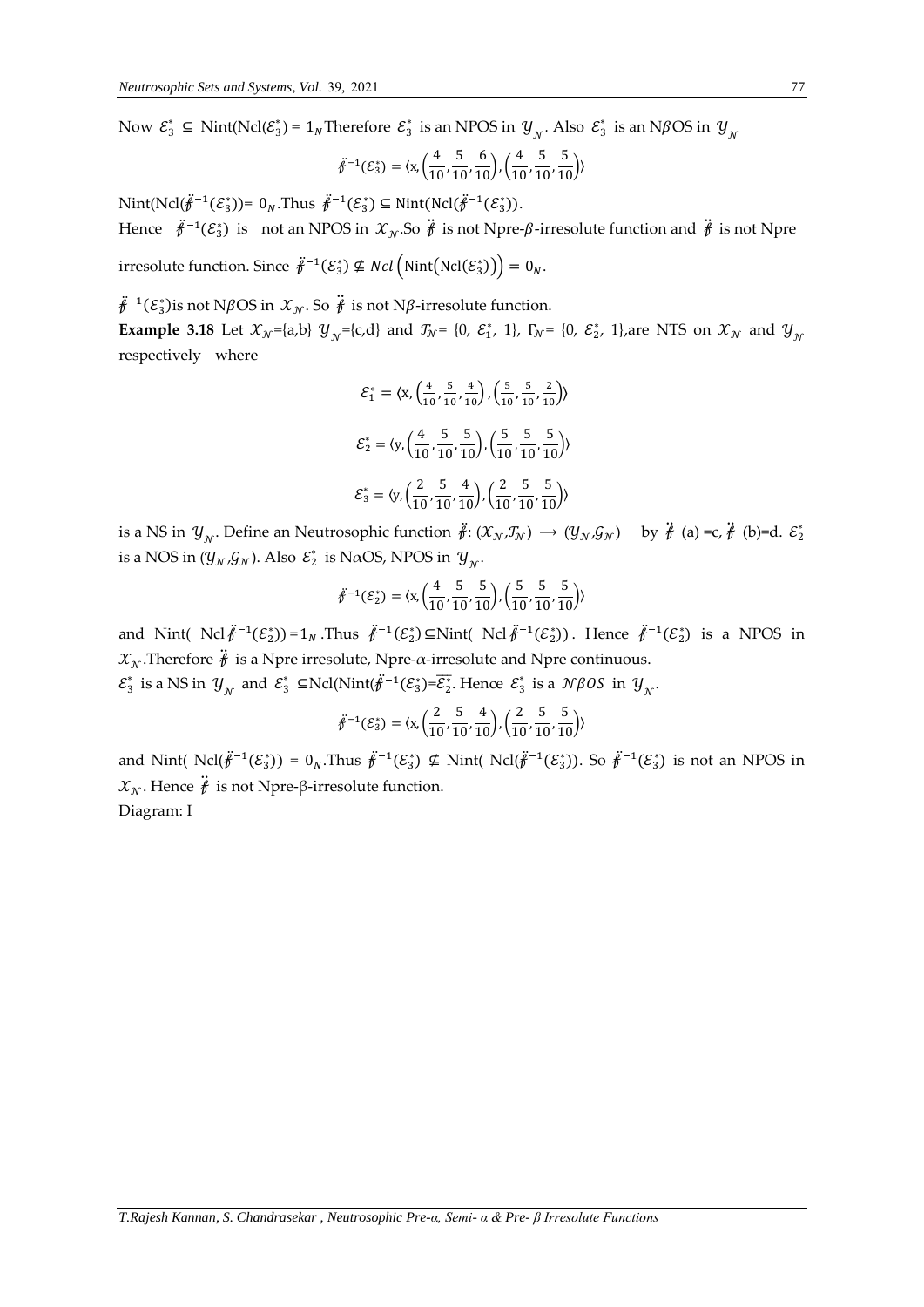

#### **4.PROPERTIES**

**Theorem 4.1** If a function  $\ddot{\mathbf{f}}: (\mathcal{X}_N, \mathcal{I}_N) \to (\mathcal{Y}_N, \mathcal{G}_N)$  is Npre- $\alpha$ -irresolute (N $\alpha$ -irresolute and NS-α-irresolute, resp.) then $\ddot{t}^{-1}(\mathcal{E}_1^*)$  is  $\mathcal{NPCS}$  (Nα-closed and NSemiclosed, resp.) in  $\mathcal{X}_\mathcal{N}$  for any N nowhere dense set  $\mathcal{E}_1^*$  of  $y_{\gamma}$ .

#### **Proof:**

Let  $\mathcal{E}_1^*$  be an N nowhere dense set in  $\mathcal{Y}_{\mathcal{N}}$ . Then  $\text{Nint}(\text{Ncl}(\mathcal{E}_1^*))$  =  $0_N$ . Now,  $\overline{\text{Nint}(\text{Ncl}(\mathcal{E}_1^*))}$  =  $1_N$   $\Rightarrow$  $\overline{Ncl(Ncl(\mathcal{E}_1^*))} = 1_N$  which implies  $Ncl(Nint(\overline{\mathcal{E}_1^*})) = 1_N$ . Since  $Nint 1_N = 1_N$  . Hence  $\overline{\mathcal{E}_1^*} \subseteq$ Nint(Ncl(Nint( $\overline{\mathcal{E}_1^*}$ ) Then  $\overline{\mathcal{E}_1^*}$ is a N $\alpha$ OS in  $\mathcal{Y}_\mathcal{N}.$  Since  $\ddot{\#}$  is Npre- $\alpha$ -irresolute (N $\alpha$ -irresolute and N semi-α-irresolute, resp.),  $\ddot{t}^{-1}(\overline{\mathcal{E}^*_1})$ ) is a NPOS (NαOS and NSOS, resp.) in  $\mathcal{X}_\mathcal{N}$ .Hence  $\ddot{t}^{-1}(\mathcal{E}^*_1)$ ) is a NPCS (N $\alpha$ CS and NSCS, resp.) in  $\mathcal{X}_N$ .

**Theorem 4.2** If a function  $\ddot{\mathbf{\#}}: (\mathcal{X}_N, \mathcal{I}_N) \to (\mathcal{Y}_N, \mathcal{G}_N)$  is Npre-β-irresolute, then  $\ddot{\mathbf{\#}}^{-1}(\mathcal{E}_1^*)$  is NPCS in  $\mathcal{X}_{\mathcal{N}}$  for any Nnowheredense set  $\mathcal{E}_1^*$  of  $\mathcal{Y}_{\mathcal{N}}$ .

**Proof:** Let  $\mathcal{E}_1^*$  be an Nnowhere dense set in  $\mathcal{Y}_{\mathcal{N}}$ . Then  $Nint(Ncl(\mathcal{E}_1^*)) = 0_N$ . Now,  $\overline{Nint(Ncl(\mathcal{E}_1^*))} = 1_N$ .  $\Rightarrow$   $\overline{Ncl(Ncl(\mathcal{E}_1^*))} = 1_N$  which implies  $Ncl(Nint(\overline{\mathcal{E}_1^*})) = 1_N$  Since  $Nint1_N = 1_N$  and  $Ncl(Nint(\overline{\mathcal{E}_1^*}) \subseteq$  $Ncl(Nint(\overline{\mathcal{E}_1^*}))$ . Hence  $\overline{\mathcal{E}_1^*} \subseteq 1_N$  = $Ncl(Nint(\overline{\mathcal{E}_1^*}))$   $\subseteq Ncl(Nint(Ncl(\overline{\mathcal{E}_1^*}))$ . Then  $\overline{\mathcal{E}_1^*}$  is a  $N\beta OS$  in  $\mathcal{Y}_{\gamma}$ . Since  $\ddot{\theta}$  is Npre-β-irresolute,  $\ddot{\theta}^{-1}(\mathcal{E}_1^*)$ is a NPOS in  $\mathcal{X}_{\gamma}$ . Hence  $\ddot{\theta}^{-1}(\mathcal{E}_1^*)$  is a NPCS in  $\mathcal{X}_{\gamma}$ .

**Theorem 4.3** A function  $\ddot{f}: (\mathcal{X}_N, \mathcal{T}_N) \to (\mathcal{Y}_N, \mathcal{G}_N)$  from an NTS  $\mathcal{X}_N$  into an NTS  $\mathcal{Y}_N$  is Npre- $\alpha$ -irresolute if and only if for each NP  $p(\alpha, \beta)$ ) in  $\mathcal{X}_\mathcal{N}$  and N $\alpha$ OS  $\mathcal{E}_2^*$  in  $\mathcal{Y}_\mathcal{N}$  such that

 $\ddot{f}$   $(p(\alpha, \beta))$   $\mathcal{E}_2^*$ , there exists an NPOS  $\mathcal{E}_1^*$  in  $\mathcal{X}_\mathcal{N}$  such that  $p(\alpha, \beta))\in \mathcal{E}_1^*$  and  $\ddot{f}$   $(\mathcal{E}_1^*)) \subseteq \mathcal{E}_2^*$ .

**Proof:** Let  $\ddot{\theta}$  be any Npre- $\alpha$ -irresolute function.  $p(\alpha, \beta)$ ) be an NP in  $\chi_{\gamma}$  and  $\mathcal{E}_2^*$  be any N $\alpha$ OS in  $\mathcal{Y}_{\mathcal{N}}$  such that  $\ddot{\mathcal{F}}(\mathcal{p}(\alpha,\beta)) \in \mathcal{E}_2^*$ . Then  $\ddot{\mathcal{F}}^{-1}(\mathcal{E}_2^*)$ . Let  $\mathcal{E}_1^* = \ddot{\mathcal{F}}^{-1}(\mathcal{E}_2^*)$ . Then  $\mathcal{E}_1^*$  is a NPOS in  $\mathcal{X}_{\mathcal{N}}$  which containing NP  $p(\alpha, \beta)$  and  $\ddot{\mathfrak{f}}(\mathcal{E}_1^*))=\ddot{\mathfrak{f}}^{-1}(\mathcal{E}_2^*)\subseteq \mathcal{E}_2^*$ . Conversely, let  $\mathcal{E}_2^*$  be a N $\alpha$ OS in  $\mathcal{Y}_\gamma$  and  $p(a, \beta)$ ) be an NP in  $X_N$  such that  $p(a, \beta) \in \ddot{p}^{-1}(\mathcal{E}_2^*)$  . According to an assumption, there exists an NPOS  $\mathcal{E}_1^*$  in  $\mathcal{X}_N$  such that  $p(\alpha,\beta)) \in \mathcal{E}_1^*$  and  $\ddot{\phi}(\mathcal{E}_1^*) \subseteq \mathcal{E}_2^*$ . Hence  $p(\alpha,\beta)) \in \mathcal{E}_1^* \subseteq \ddot{\phi}^{-1}(\mathcal{E}_2^*)$ . Also  $p(\alpha, \beta)$ ) ∈  $\mathcal{E}_1^*$ ⊆Nint((Ncl $(\mathcal{E}_1^*)$  ⊆ Nint( Ncl $\ddot{\mathcal{F}}^{-1}(\mathcal{E}_2^*)$ ). Therefore,  $\ddot{\mathcal{F}}^{-1}(\mathcal{E}_2^*)$ ⊆Nint(Ncl $(\ddot{\mathcal{F}}^{-1}(\mathcal{E}_2^*))$ is NPOS in  $\mathcal{X}_N$ . Thus,  $\ddot{\hat{f}}$  is a Npre- $\alpha$ -irresolute function.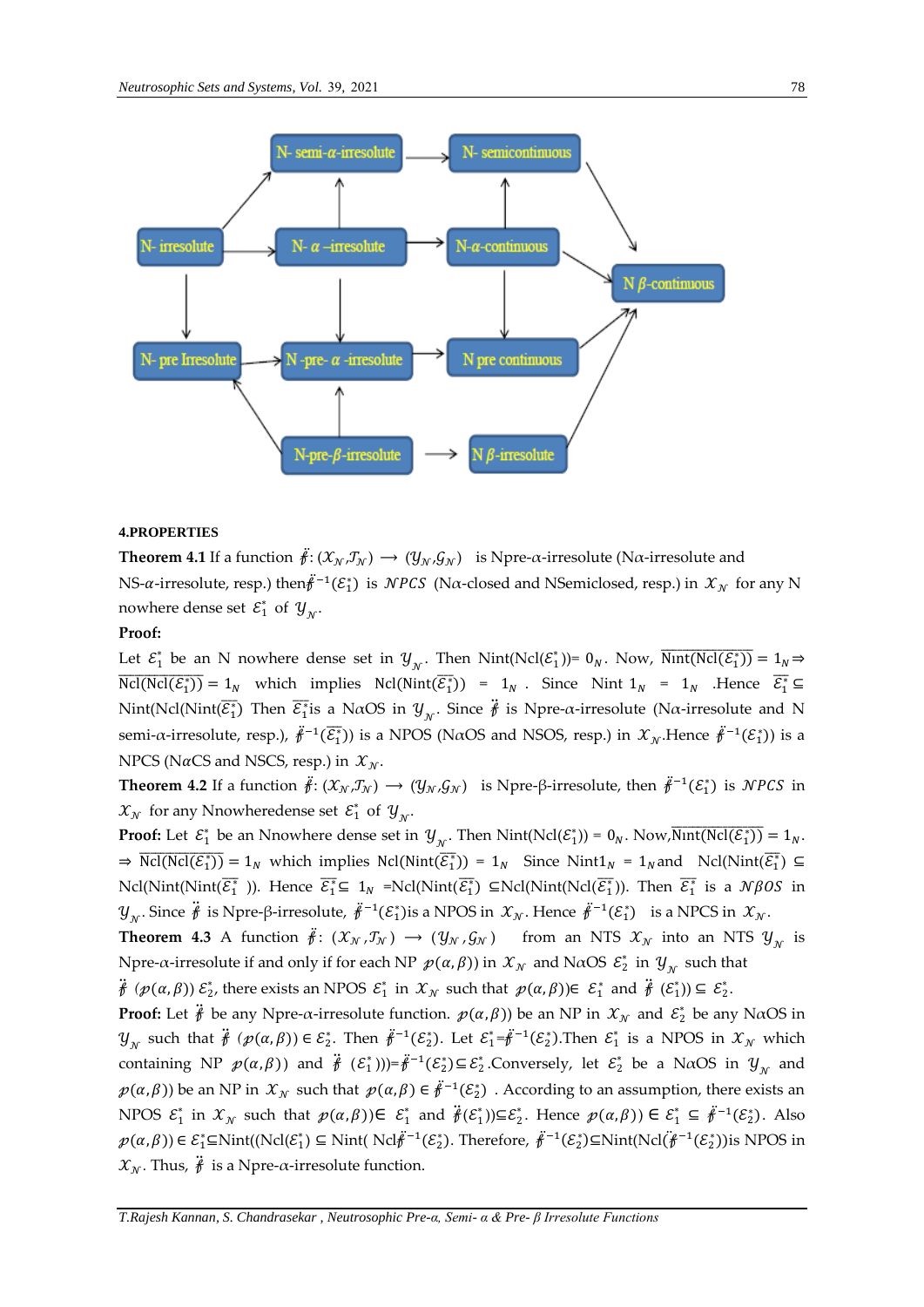**Theorem 4.4.**A function  $\ddot{f}: (\mathcal{X}_N, \mathcal{I}_N) \to (\mathcal{Y}_N, \mathcal{G}_N)$  from an NTS  $\mathcal{X}_N$  into an NTS  $\mathcal{Y}_N$  is -α-irresolute if and only if for each NP  $p(\alpha, \beta)$  in  $\mathcal{X}_\mathcal{N}$  and NaOS  $\mathcal{E}_2^*$  in  $\mathcal{Y}_\mathcal{N}$  such that  $(p(\alpha, \beta)) \mathcal{E}_2^*$ , there exists an N $\alpha$ OS  $\mathcal{E}_1^*$  in  $\mathcal{X}_\mathcal{N}$  such that  $p(\alpha, \beta))\in \mathcal{E}_1^*$  and  $\ddot{\theta}(\mathcal{E}_1^*))\subseteq \mathcal{E}_2^*$ .

**Proof:** Let  $\ddot{\vec{r}}$  be any N $\alpha$ -irresolute function.  $p(\alpha, \beta)$ ) be an NP in  $X_N$  and  $\mathcal{E}_2^*$  be any N $\alpha$ OS in  $y_{\gamma}$ such that  $\ddot{\phi}$  ( $\mathcal{p}(\alpha,\beta)$ )  $\in \mathcal{E}_2^*$ . Then  $\mathcal{p}(\alpha,\beta) \in \ddot{\theta}^{-1}(\mathcal{E}_2^*)$  =N $\alpha$ int  $\ddot{\theta}^{-1}(\mathcal{E}_2^*)$ .Let  $\mathcal{E}_1^*$ = N $\alpha$ int  $\ddot{\theta}^{-1}(\mathcal{E}_2^*)$ .Then  $\mathcal{E}_1^*$ is a NaOS in  $\mathcal{X}_\mathcal{N}$  which containing NP  $p(\alpha, \beta)$ ) and  $\ddot{\mathcal{J}}(\mathcal{E}_1^*) = \ddot{\mathcal{J}}(\text{Naint } \ddot{\mathcal{J}}^{-1}(\mathcal{E}_2^*) = f(\ddot{\mathcal{J}}^{-1}(\mathcal{E}_2^*)) \subseteq \mathcal{E}_2^*$ .Conversely, let  $\mathcal{E}_2^*$  be an N $\alpha$ OS in  $\mathcal{Y}_N$  and  $p(\alpha, \beta)$ ) be an NP in  $\mathcal{X}_N$  such that  $p(\alpha, \beta)$ ) $\in \ddot{p}^{-1}(\mathcal{E}_2^*)$ . According to an assumption, there exists an N $\alpha$ OS  $\in$   $\mathcal{E}_1^*$  in  $\mathcal{X}_\mathcal{N}$  such that  $p(\alpha,\beta)$ )  $\in$   $\mathcal{E}_1^*$  and  $\ddot{\theta}$  $(\mathcal{E}_1^*) \subseteq \mathcal{E}_2^*$ . Hence  $p(\alpha, \beta) \in \mathcal{E}_1^* \subseteq \ddot{F}^{-1}(\mathcal{E}_2^*)$  and  $p(\alpha, \beta) \in \mathcal{E}_1^* = \ddot{F}^{-1}(\mathcal{E}_2^*)$  Naint $A \subseteq \text{Naint} \ddot{F}^{-1}(\mathcal{E}_2^*)$ . Since  $p(\alpha, \beta)$ ) be an arbitrary NP and  $\ddot{r}^{-1}(\mathcal{E}_2^*)$  is union of all NPs containing in  $\ddot{r}^{-1}(\mathcal{E}_2^*)$ , which gives that  $\ddot{t}^{-1}(\mathcal{E}_2^*)$ ⊆ Nint $\ddot{t}^{-1}(\mathcal{E}_2^*)$ is NαOS in  $\mathcal{X_N}$ . Hence  $\ddot{t}$  is a Nα-irresolute function.

**Theorem 4.5**  $\varepsilon_1^*$  function  $\ddot{\theta}: (\mathcal{X}_N, \mathcal{I}_N) \to (\mathcal{Y}_N, \mathcal{G}_N)$  from an NTS  $\mathcal{X}_N$  into an NTS  $\mathcal{Y}_N$  is N semi-α-irresolute if and only if for each NP  $p(\alpha, \beta)$ ) in  $\mathcal{X}_\mathcal{N}$  and NαOS  $\mathcal{E}_2^*$  in  $\mathcal{Y}_\mathcal{N}$  such that  $\ddot{\mathcal{F}}$  $(\mathcal{p}(\alpha,\beta))\in \mathcal{E}_2^*$ , there exists an NSOS  $\mathcal{E}_1^*$  in  $\mathcal{X}_\mathcal{N}$  such that  $\mathcal{p}(\alpha,\beta))\in \mathcal{E}_1^*$  and  $\ddot{\vec{\mathcal{f}}}(\mathcal{E}_1^*)) \subseteq \mathcal{E}_2^*$ .

**Proof:** Let  $\ddot{\theta}$  be any NS- $\alpha$ -irresolute function,  $p(\alpha, \beta)$ ) be an NP in  $\mathcal{X}_\mathcal{N}$  and  $\mathcal{E}_2^*$  be any N $\alpha$ OS in  $\mathcal{Y}_\mathcal{N}$ such that  $\ddot{\mathcal{F}}(\mathcal{p}(\alpha,\beta))\in \mathcal{E}_2^*$ . Then  $\mathcal{p}(\alpha,\beta)\in (\mathcal{E}_2^*)$ . Let  $\mathcal{E}_1^*=\ddot{\mathcal{F}}^{-1}(\mathcal{E}_2^*)$ . Then  $\mathcal{E}_1^*$  is a NSOS in  $\mathcal{X}_\mathcal{N}$  which containing NP  $p(\alpha, \beta)$  and  $\ddot{\mathbf{\#}}(\mathcal{E}_1^*) = \ddot{\mathbf{\#}}(\ddot{\mathbf{\#}}^{-1}(\mathcal{E}_2^*)) \subseteq \mathcal{E}_2^*$ 

Conversely, let  $\mathcal{E}_2^*$  be an N $\alpha$ OS in  $\mathcal{Y}_\mathcal{N}$  and  $p(\alpha, \beta)$ ) be an NP in  $\mathcal{X}_\mathcal{N}$  such that  $p(\alpha, \beta) \in \ddot{p}^{-1}(\mathcal{E}_2^*)$ . According to an assumption, there exists an NSOS  $\mathcal{E}_1^*$  in  $\mathcal{X}_N$ 

such that  $p(\alpha, \beta)$ )  $\varepsilon_1^*$  and  $\ddot{\theta}$   $(\varepsilon_1^*)$ )  $\subseteq \varepsilon_2^*$ . Hence  $p(\alpha, \beta)$ ) $\in \varepsilon_1^* \subseteq \ddot{\theta}^{-1}(\varepsilon_2^*)$ . Also  $p(\alpha, \beta) \in \varepsilon_1^* \subseteq$  $Ncl(Nint({\cal E}_1^*)$  ⊆  $Ncl(Nint({\bf \vec{F}}^{-1}({\cal E}_2^*))$ Therefore,  $\bf \vec{F}^{-1}({\cal E}_2^*)$ ⊆  $Ncl(Nint({\bf \vec{F}}^{-1}({\cal E}_2^*))$ is NSOS in  $\cal X_N$ . Hence  $\bf \vec{F}$ is a NS- $\alpha$ -irresolute function

**Theorem 4.6** A function  $\ddot{\theta}$ :  $(\mathcal{X}_N, \mathcal{I}_N) \to (\mathcal{Y}_N, \mathcal{G}_N)$  from an NTS  $\mathcal{X}_N$  into an NTS  $\mathcal{Y}_N$  is N pre-β-irresolute if and only if for each NP  $p(\alpha, \beta)$  in  $\mathcal{X}_N$  and  $\mathcal{N}\beta$ OS  $\mathcal{E}_2^*$  in  $\mathcal{Y}_N$  such that  $\ddot{\vec{r}}$  $(\mathcal{p}(\alpha,\beta))\in \mathcal{E}_2^*$ , there exists an NPOS  $\mathcal{E}_1^*$  in  $\mathcal{X}_\mathcal{N}$  such that  $\mathcal{p}(\alpha,\beta))\in \mathcal{E}_1^*$  and  $\ddot{\vec{\mathcal{f}}}(\mathcal{E}_1^*))\subseteq \mathcal{E}_2^*$ .

**Proof:** Let  $\ddot{\theta}$  be any Npre-β-irresolute mapping.  $p(\alpha, \beta)$ ) be an NP in  $\mathcal{X}_N$  and  $\mathcal{E}_2^*$  be any  $\mathcal{N}\betaOS$  in  $\mathcal{Y}_N$  such that  $\ddot{\theta}$  ( $p(\alpha, \beta)$ )∈  $\varepsilon_2^*$ . Then ( $p(\alpha, \beta)$ )∈  $\ddot{\theta}^{-1}(\mathcal{E}_2^*)$ . Let  $\mathcal{E}_1^*=\ddot{\theta}^{-1}(\mathcal{E}_2^*)$ . Then  $\mathcal{E}_1^*$  is a NPOS in  $\mathcal{X}_N$ which containing NP  $p(\alpha, \beta)$  and  $\ddot{\mathcal{f}}(\mathcal{E}_1^*))$   $f(\ddot{\mathcal{f}}^{-1}(\mathcal{E}_2^*)) \subseteq \mathcal{E}_2^*$ .

Conversely, let  $\mathcal{E}_2^*$  be an  $\mathcal{N}\beta OS$  in  $\mathcal{Y}_\mathcal{N}$  and  $p(\alpha,\beta)$ ) be an NP in  $\mathcal{X}_\mathcal{N}$  such that  $p(\alpha,\beta))\in \ddot{p}^{-1}(\mathcal{E}_2^*).$ According to an assumption, there exists an NPOS  $\mathcal{E}_1^*$  in  $\mathcal{X}_\mathcal{N}$  such that  $p(\alpha,\beta))\in \mathcal{E}_1^*$  and  $\ddot{\vec{f}}(\mathcal{E}_1^*)\subseteq$  $\mathcal{E}_2^*$ . Hence  $p(\alpha, \beta) \in \mathcal{E}_1^* \subseteq \ddot{p}^{-1}(\mathcal{E}_2^*)$ . Also  $p(\alpha, \beta) \in \mathcal{E}_1^* \subseteq \text{Nint}(\text{Ncl}(\mathcal{E}_1^*)) \subseteq \text{Nint}(\text{Ncl}(\ddot{p}^{-1}(\mathcal{E}_2^*))$ . Therefore,  $\ddot{\theta}^{-1}(\mathcal{E}_2^*)$  ⊆ Nint( Ncl $\ddot{\theta}^{-1}(\mathcal{E}_2^*)$ ). is NPOS in  $\mathcal{X}_N$ . Hence  $\ddot{\theta}$  is a Npre-β-irresolute function. **Theorem 4.7** A function  $\ddot{\theta}: (\mathcal{X}_N, \mathcal{T}_N) \to (\mathcal{Y}_N, \mathcal{G}_N)$  from an NTS  $\mathcal{X}_N$  into an NTS  $\mathcal{Y}_N$  is N

pre- $\alpha$ -irresolute if and only if for each NP  $p(\alpha, \beta)$ ) in  $\mathcal{X}_\mathcal{N}$  and N $\alpha$ OS  $\mathcal{E}_2^*$  in  $\mathcal{Y}_\mathcal{N}$  such that  $\ddot{\vec{r}}$  $(\mathcal{p}(\alpha, \beta))\in \mathcal{E}_2^*$ , *Ncl*( $\ddot{\mathcal{F}}^{-1}(\mathcal{E}_2^*)$ ) is a NN of NP  $\mathcal{p}(\alpha, \beta)$ ) in  $\mathcal{X}_\mathcal{N}$ .

**Proof:** Let  $\ddot{\theta}$  be any Npre- $\alpha$ -irresolute function.  $p(\alpha, \beta)$ ) be an NP in  $\chi_{\gamma}$  and  $\mathcal{E}_2^*$  be any N $\alpha$ OS in  $\mathcal{Y}_N$  such that  $\ddot{\hat{\theta}}$  ( $\mathcal{p}(\alpha,\beta)$ )∈  $\mathcal{E}_2^*$ . Then  $\mathcal{p}(\alpha,\beta)$ )∈  $\ddot{\hat{\theta}}^{-1}(\mathcal{E}_2^*)$  is Nint( Ncl ( $\ddot{\hat{\theta}}^{-1}(\mathcal{E}_2^*))$ ). Hence Ncl( $\ddot{\hat{\theta}}^{-1}(\mathcal{E}_2^*)$ ) is IFN of  $p(\alpha, \beta)$  in  $\mathcal{X}_N$ .

Conversely, let  $\mathcal{E}_2^*$  be a N $\alpha$ OS in  $y_{\gamma}$  and  $p(\alpha, \beta)$ ) be an NP in  $\mathcal{X}_N$  such that  $\ddot{\vec{\theta}}$   $(p(\alpha, \beta))\in \mathcal{E}_2^*$ . Then  $p(\alpha, \beta)$ )∈  $\ddot{r}^{-1}(\mathcal{E}_2^*)$  According to an assumption,*Ncl*( $\ddot{r}^{-1}(\mathcal{E}_2^*)$ ) is NN of NP  $p(\alpha, \beta)$ ) in  $\mathcal{X}_{\mathcal{N}}$ . So  $p(\alpha,\beta)$ )∈Nint( Ncl( $\ddot{\ell}^{-1}(\mathcal{E}_2^*)$ ). Thus  $\ddot{\ell}^{-1}(\mathcal{E}_2^*)$ ⊆ Nint( Ncl  $\ddot{\ell}^{-1}(\mathcal{E}_2^*)$ ). Hence  $\ddot{\ell}^{-1}(\mathcal{E}_2^*)$ is a NPOS in  $\mathcal{X}_{\mathcal{N}}$ . Therefore  $\ddot{\hat{f}}$  is a Npre- $\alpha$ -irresolute function.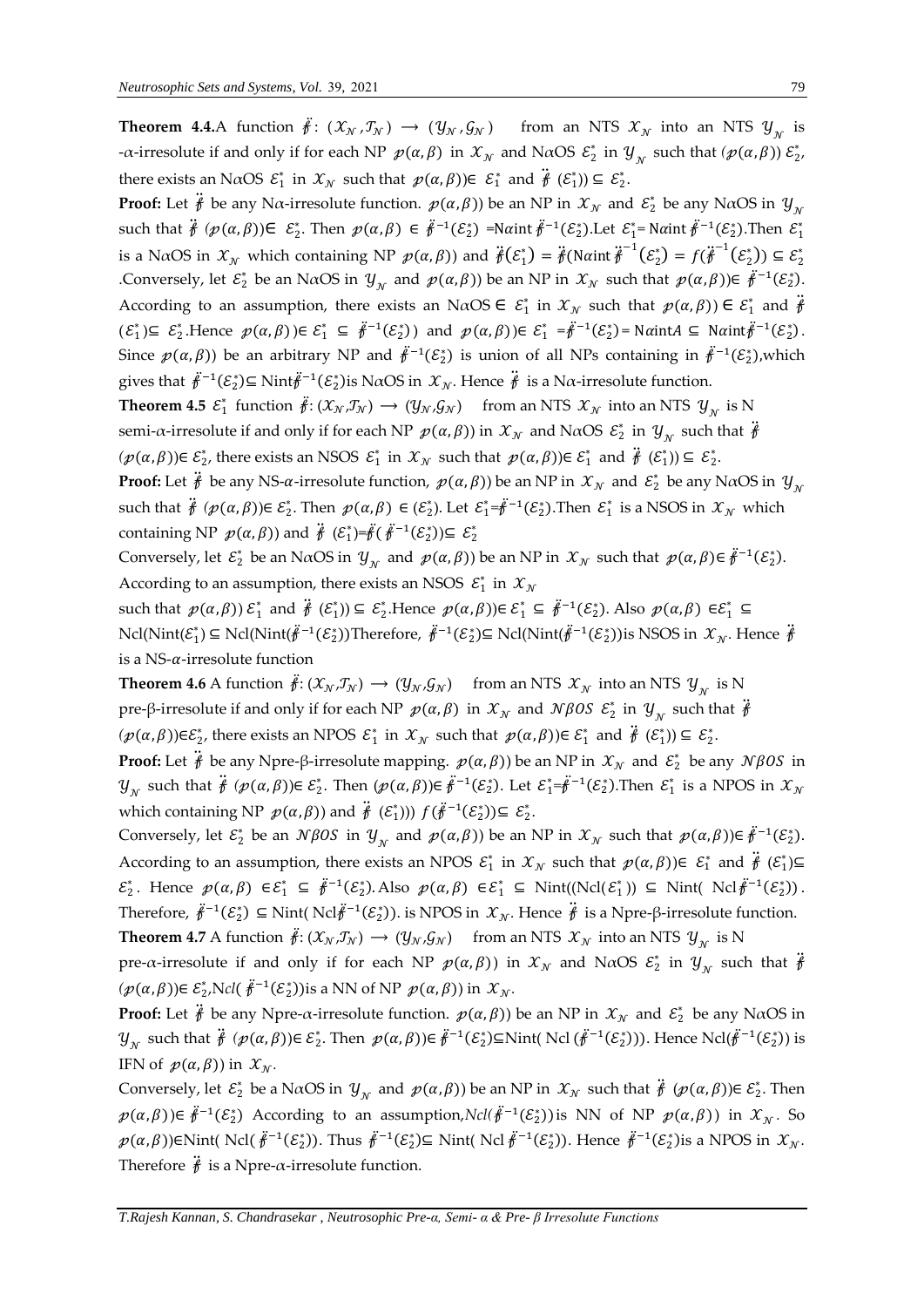## **Theorem 4.8:**

A function  $\ddot{\theta}$ :  $(\mathcal{X}_N, \mathcal{I}_N) \to (\mathcal{Y}_N, \mathcal{G}_N)$  from an NTS  $\mathcal{X}_N$  into an NTS  $\mathcal{Y}_N$  is N pre-β-irresolute if and only if for each NP  $p(\alpha, \beta)$ ) in  $\mathcal{X}_\mathcal{N}$  and  $\mathcal{N}\beta$ OS  $\mathcal{E}_2^*$  in  $\mathcal{Y}_\mathcal{N}$  such that  $\ddot{\mathcal{F}}$   $p(\alpha, \beta)$ ) $\in \mathcal{E}_2^*,$ Ncl $(\ddot{\mathcal{F}}^{-1}(\mathcal{E}_2^*))$ , is a NN of NP  $p(\alpha, \beta)$  in  $\mathcal{X}_N$ .

**Proof:** Let  $\ddot{\theta}$  be any Npre-β-irresolute function.  $p(\alpha, \beta)$ ) be an NP in  $\mathcal{X}_\mathcal{N}$  and  $\mathcal{E}_2^*$  be any  $\mathcal{N}\beta O S$  in  $\mathcal{Y}_{\mathcal{N}}$  such that  $\ddot{\mathcal{F}}(\mathcal{p}(\alpha,\beta))\in \mathcal{E}_2^*$ . Then  $\mathcal{p}(\alpha,\beta))\in \ddot{\mathcal{F}}^{-1}(\mathcal{E}_2^*)$ ⊆Nint(Ncl( $\ddot{\mathcal{F}}^{-1}(\mathcal{E}_2^*)$ ). Hence Ncl(Nint $\ddot{\ell}^{-1}(\mathcal{E}_2^*)$ ) is IFN of  $p(\alpha, \beta)$ ) in  $\mathcal{X}_\mathcal{N}$ .

Conversely, let  $\mathcal{E}_2^*$  be an  $N\beta OS$  in  $\mathcal{Y}_N$  and  $p(\alpha, \beta)$ ) be an NP in  $\mathcal{X}_N$  such that  $\ddot{\vec{f}}(p(\alpha, \beta))\in \mathcal{E}_2^*$ . Then  $p(\alpha, \beta) \in \ddot{F}^{-1}(\mathcal{E}_2^*)$  According to an assumption,N*cl*(*Nint*  $\ddot{F}^{-1}(\mathcal{E}_2^*)$ ) is nN of NP $p(\alpha, \beta)$ ) in  $\mathcal{X}_\mathcal{N}$ . Thus  $p(\alpha, \beta)$ )∈ Nint( Ncl( $\ddot{\theta}^{-1}(\mathcal{E}_2^*)$ ), so  $\ddot{\theta}^{-1}(\mathcal{E}_2^*)$ ⊆Nint( Ncl(  $\ddot{\theta}^{-1}(\mathcal{E}_2^*)$ ). Hence  $\ddot{\theta}^{-1}(\mathcal{E}_2^*)$ is a NPOS in  $\mathcal{X}_{\mathcal{N}}$ . Therefore  $\ddot{\mathcal{F}}$  is a Npre-β-irresolute function.

## **Theorem 4.9**

The following hold for functions  $\ddot{\mathbf{f}}: \mathcal{X}_N \to \mathcal{Y}_N$  and  $\ddot{\mathbf{g}}: \mathcal{Y}_N \to \mathcal{Z}_N$ 

- i) If  $\ddot{t}$  is Npre irresolute and *g* is Npre-α-irresolute (Npre-β-irresolute, resp.), then  $\ddot{g} \circ \ddot{f}$  is N pre-α-irresolute (Npre-β-irresolute, resp.) function.
- ii) If  $\ddot{\theta}$  is Npre-α- irresolute (Npre-β-irresolute, resp.), and *g* is Nα-continuous ( $N\beta$  continuous, resp.), then  $\ddot{g} \circ \ddot{f}$  is N pre continuous.
- iii) If  $\ddot{\theta}$  is Npre-α-irresolute (Npre-β-irresolute, resp.) and *g* is Nα-irresolute ( $N\beta$  irresolute, resp.), then  $\ddot{g} \circ \ddot{f}$  is Npre-α-irresolute (Npre-β-irresolute, resp.).
- iv) If  $\ddot{\theta}$  is NS-α-irresolute (Nα-irresolute, resp.) and *g* is IFα-continuous, then  $\ddot{g} \circ \ddot{f}$  is N Semi continuous (Nα-continuous, resp.).
- v) If  $\ddot{t}$  is NS-α-irresolute (Nα-irresolute, resp.) and *g* is IFα-irresolute, then  $\ddot{g} \circ \ddot{f}$  is NS-αirresolute (Nα-irresolute, resp.).
- vi) If  $\ddot{\theta}$  is Nirresolute and *g* is NS-α-irresolute, then  $\ddot{g} \circ \ddot{\theta}$  is NS-α-irresolute.
- vii) If  $\ddot{f}$  is Nα-irresolute and *g* is Nstrongly α-continuous, then  $\ddot{g} \circ f$  is Nstrongly αcontinuous.

## **Proof:**

(i) Let  $\mathcal{E}_2^*$  be an N $\alpha$ OS ( $\mathcal{N}\beta$ OS, resp.) in Z. Since *g* is Npre- $\alpha$ -irresolute (Npre-β-irresolute, resp.)  $\ddot{g}^{-1}$  $(\mathcal{E}_2^*)$ is a NPOS in  $\mathcal{Y}_{\mathcal{N}}$ . Now  $(\ddot{g} \circ \ddot{f})^{-1} (\mathcal{E}_2^*) = \ddot{f}^{-1} (\ddot{g}^{-1} (\mathcal{E}_2^*))$ . Since  $\ddot{f}$  is Npre irresolute, $\ddot{f}^{-1}(\ddot{g}^{-1})$ 

( $\varepsilon_2^*$ )) is a NPOS in  $\mathcal{X}_{\mathcal{N}}$ . Hence  $\ddot{\mathcal{Y}} \circ \ddot{\mathcal{Y}}$  is Npre-α-irresolute (Npre-β-irresolute, resp.).

(ii) Let  $\mathcal{E}_2^*$  be an NOS in Z. Since *g* is N $\alpha$ -continuous ( $\mathcal{N}\beta$  -continuous, resp.),  $\ddot{g}^{-1}(\mathcal{E}_2^*)$  is a N $\alpha$ OS ( $N\beta$ OS, resp.) in  $\mathcal{Y}_N$ . Now  $(\ddot{g} \circ \ddot{f})^{-1}(\mathcal{E}_2^*) = \ddot{f}^{-1}(\ddot{g}^{-1}(\mathcal{E}_2^*))$ . Since  $\ddot{f}$  is Npre- $\alpha$ -irresolute (Npre-β-irresolute, resp.),  $\ddot{\#}^{-1}(\ddot{g}^{-1}(\mathcal{E}_2^*))$ is a NPOS in  $\mathcal{X_N}$ . Hence  $\ddot{g} \circ \ddot{f}$  is Npre continuous. (iii) Let  $\mathcal{E}_2^*$  be an N $\alpha$ OS ( $\mathcal{N}\beta$ OS, resp.) in Z. Since *g* is N $\alpha$ -irresolute ( $\mathcal{N}\beta$ -irresolute, resp.),  $\ddot{g}^{-1}(\mathcal{E}_2^*)$ is a N $\alpha$ OS ( $\mathcal{N}\beta$ OS resp.) in  $\mathcal{Y}_{\mathcal{N}}$ . Now  $(\ddot{\mathcal{g}} \circ \ddot{\mathcal{f}})^{-1}(\mathcal{E}_2^*)$ =  $\ddot{\mathcal{f}}^{-1}$   $(\ddot{\mathcal{g}}^{-1}$   $(\mathcal{E}_2^*)$ ). Since  $\ddot{\mathcal{f}}$  is Npre- $\alpha$ irresolute (Npre-β-irresolute, resp.),  $\ddot{f}^{-1}(\ddot{g}^{-1}(\mathcal{E}_2^*))$  is a NPOS in  $\mathcal{X_N}$ . Hence  $\ddot{g} \circ \ddot{f}$  is Npre-α-irresolute (Npre-β-irresolute, resp.).

(iv) Let  $\mathcal{E}_2^*$  be an NOS in Z. Since *g* is N $\alpha$ -continuous,  $\ddot{g}^{-1}(\mathcal{E}_2^*)$  is an N $\alpha$ OS in  $\mathcal{Y}_{\mathcal{N}}$ . Now  $(\ddot{g} \circ$  $\ddot{\theta}$ )  $^{-1}(\mathcal{E}_2^*)$   $\ddot{\theta}^{-1}$   $(\ddot{\theta}_2^{-1}$   $(\mathcal{E}_2^*))$ . Since  $\ddot{\theta}$  isNS- $\alpha$ -irresolute (N $\alpha$ -irresolute, resp.),  $\ddot{\theta}^{-1}(\ddot{\theta}^{-1}(\mathcal{E}_2^*))$  is a NSOS (NaOS, resp.) in  $\mathcal{X}_N$ . Hence  $\ddot{g} \circ \ddot{f}$  is NSemi continuous (Na-continuous, resp.).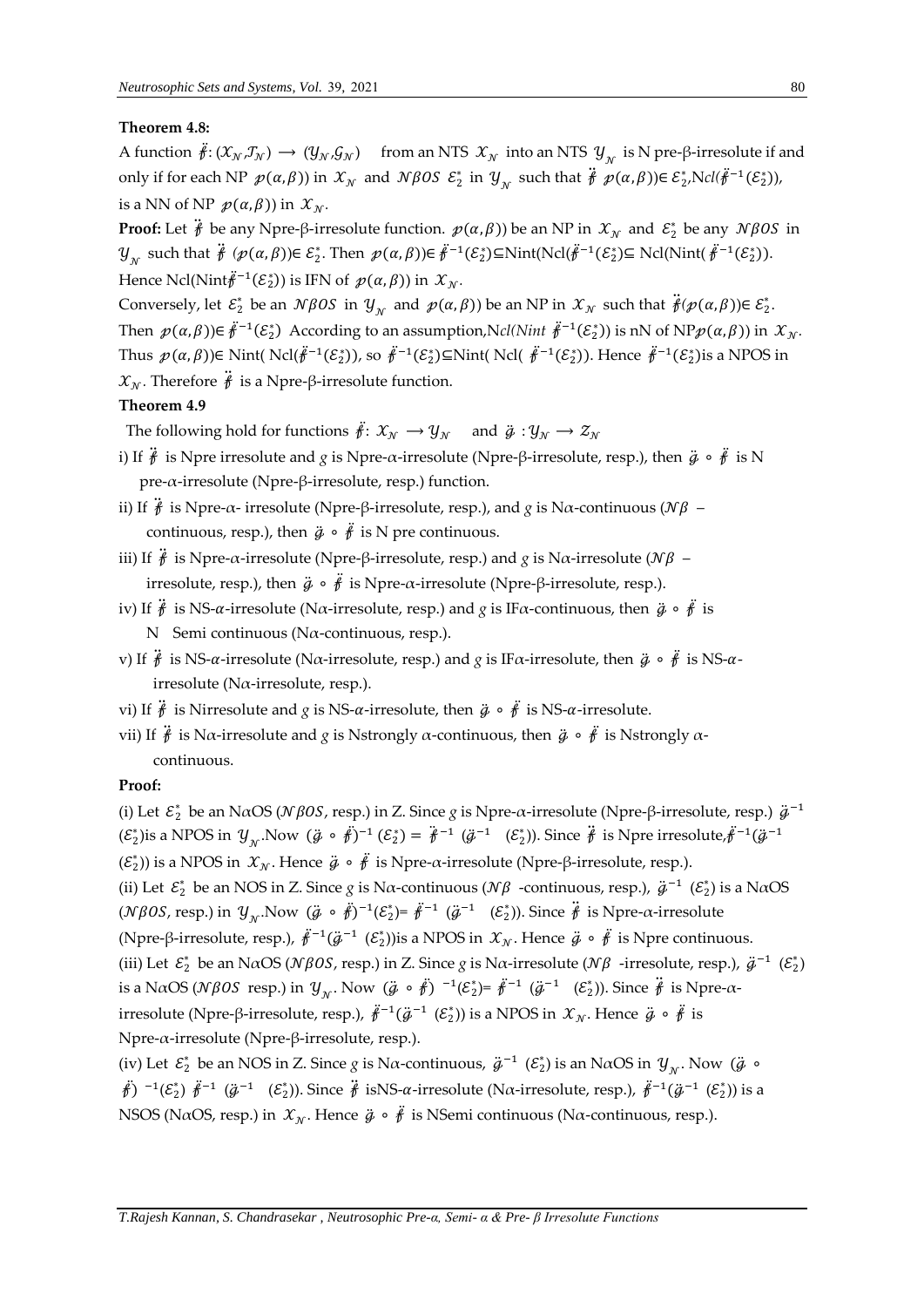(v) Let  $\mathcal{E}_2^*$  be an N $\alpha$ OS in Z. Since *g* is N $\alpha$ -irresolute,  $\ddot{g}^{-1}(\mathcal{E}_2^*)$  is an N $\alpha$ OS in  $y_{\gamma}$ . Now Since  $\ddot{f}$  is NS-α-irresolute (Nα- irresolute, resp.),  $\ddot{f}^{-1}(\ddot{g}^{-1}(\mathcal{E}_2^*))$  is a NSOS (NαOS, resp.) in  $\mathcal{X}_\mathcal{N}$ . Hence  $\ddot{g} \circ \ddot{f}$ is NS- $\alpha$ -irresolute (N $\alpha$ -irresolute, resp.).

(vi) Let  $\mathcal{E}_2^*$  be an N $\alpha$ OS in Z. Since  $g$  is NS- $\alpha$ -irresolute,  $\ddot{g}^{-1}(\mathcal{E}_2^*)$  is a NSOS in  $\mathcal{Y}_\gamma$ . Now  $(\ddot{g} \circ \ddot{f})^{-1}$  $(\mathcal{E}_2^*)$ =  $\ddot{f}^{-1}(\ddot{g}^{-1}(\mathcal{E}_2^*))$ . Since  $\ddot{f}$  is Nirresolute,  $\ddot{f}^{-1}(\ddot{g}^{-1}(\mathcal{E}_2^*))$ is a NSOS in  $\mathcal{X}_N$ . Hence  $\ddot{g} \circ \ddot{f}$  is  $NS-\alpha$ -irresolute.

(vii) Let  $\mathcal{E}_2^*$  be an NSOS in Z. Since *g* is Nstrongly  $\alpha$ -continuous  $\ddot{g}^{-1}(\mathcal{E}_2^*)$  is a N $\alpha$ OS in  $y_{\gamma}$ . Now  $(\ddot{g} \circ \ddot{f})^{-1}(\mathcal{E}_2^*) \ddot{f}^{-1}(\ddot{g}^{-1}(\mathcal{E}_2^*))$ . Since  $\ddot{f}$  is N $\alpha$ -irresolute,  $\ddot{f}^{-1}(\ddot{g}^{-1}(\mathcal{E}_2^*))$  is a N $\alpha$ OS in  $\mathcal{X}_\mathcal{N}$ . Hence  $\ddot{g} \circ$  $\ddot{\hat{f}}$  is Nstrongly  $\alpha$ -continuous.

## **5 . CHARACTERIZATIONS**

In this section, several characterizations of Neutrosophic pre-α-irresolute functions, Neutrosophic α-irresolute functions, Neutrosophic semi-α-irresolute functions and Neutrosophic pre-β-irresolute functions are established

**Theorem 5.1** If  $\ddot{\mathbf{\hat{f}}}$  is a function from an NTS  $(\mathcal{X}_N, \mathcal{I}_N)$  to another NTS  $(\mathcal{Y}_N, \mathcal{G}_N)$ ,

then the following are equivalent.

(a)  $\ddot{\hat{f}}$  is a Npre- $\alpha$ -irresolute.

(b)  $\ddot{\mathbf{\#}}^{-1}(\mathcal{E}_2^*) \subseteq \text{int} (cl(\ddot{\mathbf{\mathcal{F}}}^{-1}(\mathcal{E}_2^*)))$  for every NaOS  $\mathcal{E}_2^*$  in  $\mathcal{Y}_{\mathcal{N}}$ .

(c)  $\ddot{\mathcal{F}}^{-1}(\mathcal{E}_3^*)$  is  $\mathcal{NPCS}$  in  $\mathcal{X_N}$  for every NaCS  $\mathcal{E}_3^*$  in  $\mathcal{Y_N}$ .

(d) Ncl (Nint  $(\ddot{\mathbf{\varepsilon}}^{-1}(\mathcal{E}_4^*))$ ) $\subseteq \ddot{\mathbf{\varepsilon}}^{-1}(\text{N}\alpha \text{cl}(\mathcal{E}_4^*)$  for every NS  $\mathcal{E}_4^*$  of  $\mathcal{Y}_\gamma$ .

(e)  $\ddot{\theta}$  (N*cl* (Nint  $\mathcal{E}_5^*$ ))  $\subseteq$ N $\alpha$ *clf* ( $\mathcal{E}_5^*$ ) for every NS  $\mathcal{E}_5^*$  of  $\mathcal{X}_\mathcal{N}$ .

## **Proof:**

(a)⇒ (b): Let  $\mathcal{E}_2^*$  be an N $\alpha$ OS in  $\mathcal{Y}_{\gamma}$ . By (a),  $\ddot{\mathcal{F}}^{-1}(\mathcal{E}_2^*)$  is  $\mathcal{NPOS}$  in  $\mathcal{X}_{\gamma}$ .  $\ddot{\mathcal{F}}^{-1}(\mathcal{E}_2^*)$ ⊆ Nint(Ncl $(\ddot{\mathbf{\#}}^{-1}(\mathcal{E}_2^*)))$ . Hence (a)⇒ (b) is proved.

(b)⇒ (c): Let  $\mathcal{E}_3^*$  be any N $\alpha$ CS in  $\mathcal{Y}_\gamma$ . Then  $\overline{\mathcal{E}_3^*}$  is N $\alpha$ OS in  $\mathcal{Y}_\gamma$ . By (b), $(\ddot{\vec{r}}^{-1}(\mathcal{E}_3^*)\ \overline{\mathcal{E}_3^*})$  ⊆Nint(Ncl  $\ddot{\vec{r}}^{-1}(\overline{\vec{\xi}_{3}})$ . But  $\overline{\dot{\vec{\xi}}^{-1}(\vec{\xi}_{3})}$  Nint( Ncl( $\overline{\dot{\vec{\xi}}^{-1}(\vec{\xi}_{3})}$ )))= Nint( Nint( $\overline{\dot{\vec{\xi}}^{-1}(\vec{\xi}_{3})}$ )))=  $\overline{Ncl(Nint(\ddot{\vec{\xi}}^{-1}(\vec{\xi}_{3}))}$ This implies  $\vec{\mathbf{\mathit{f}}}^{-1}(\mathcal{E}_3^*) \subseteq \overline{Ncl(Nint(\vec{\mathit{f}}^{-1}(\mathcal{E}_3^*))} \Rightarrow \overline{Ncl(Nint(\vec{\mathit{f}}^{-1}(\mathcal{E}_3^*)} \subseteq \vec{\mathit{f}}^{-1}(\mathcal{E}_3^*) \Rightarrow \vec{\mathit{f}}^{-1}(\mathcal{E}_3^*)$ is *NPCS* in  $\mathcal{X}_N$ . Hence(b)  $\Rightarrow$  (c) is proved. (c)  $\Rightarrow$  (d): Let  $\mathcal{E}_4^*$  be an  $\mathcal{NS}$  in  $\mathcal{Y}_N$ . Then  $N\alpha cl(\mathcal{E}_4^*)$ ) is  $N\alpha$ -closed in  $\mathcal{Y}_N \Rightarrow \ddot{\theta}^{-1}(N\alpha cl(\mathcal{E}_4^*))$  is

*NPCS* in  $\mathcal{X}_{\mathcal{N}}$ . Then Ncl(Nint( $\ddot{\mathcal{F}}^{-1}$ (Nαcl( $\mathcal{E}_4^*$ )))⊆(Nαcl( $\mathcal{E}_4^*$ ))) Hence (c)⇒ (d) is proved.

(d)⇒ (e): Let  $\mathcal{E}_5^*$  be an NS in  $\mathcal{X}_N$ . Then  $Ncl(Nint(\mathcal{E}_5^*)$  ⊆  $Ncl(Nint(\mathcal{F}_7^{-1}(\mathcal{F}(\mathcal{E}_5^*))$ 

 $\subseteq Ncl(Nint(\ddot{f}^{-1}(Nacl\ddot{f}(\mathcal{E}_5^*)))\subseteq Nacl\ddot{f}(\mathcal{E}_5^*)\subseteq \text{ Then } Ncl(Nint((\mathcal{E}_5^*))\subseteq \ddot{f}^{-1}(Nacl\ddot{f}(\mathcal{E}_5^*)))$ .

Thus  $\ddot{\mathcal{J}}(Ncl(Nint((\mathcal{E}_5^*))\subseteq \mathbb{N}\alpha \text{cl}\ddot{\mathcal{J}}(\mathcal{E}_5^*))$ . Hence (d)  $\Rightarrow$  (e) isproved.

(e)⇒ (a): Let  $\mathcal{E}_2^*$  be an NαOS in  $\mathcal{Y}_{\mathcal{N}}$ . Then  $\ddot{\mathcal{F}}^{-1}(\mathcal{E}_2^*) = \overline{\dot{\mathcal{F}}^{-1}(\mathcal{E}_2^*)}$  = Nint(Ncl( $\ddot{\mathcal{F}}^{-1}(\mathcal{E}_2^*)$ )) is a NS in  $\mathcal{X}_{\mathcal{N}}$ .  $By (e),$ 

$$
\ddot{\mathcal{F}}(Ncl(Nint(\ddot{\mathcal{F}}^{-1}(\mathcal{E}^*_2))) \subseteq Nacl(\ddot{\mathcal{F}}\left(\ddot{\mathcal{F}}^{-1}(\mathcal{E}^*_2)\right) \subseteq Nacl(\overline{\mathcal{E}^*_2}) = \overline{Nant(\mathcal{E}^*_2)} = \overline{\mathcal{E}^*_2}
$$

Thus,  $\ddot{f}(Ncl(Nint(\ddot{f}^{-1}(\mathcal{E}_2^*))) \subseteq Nacl(\ddot{f}(\ddot{f}^{-1}(\mathcal{E}_2^*)) \subseteq \overline{\mathcal{E}_2^*}. \ \---(1)$ 

Consider

$$
\overline{Nint(Ncl(\ddot{f}^{-1}(\mathcal{E}_2^*))}=Ncl(\overline{Ncl(\ddot{f}^{-1}(\mathcal{E}_2^*))}=\mathrm{Ncl}(\mathrm{Nint}(\ddot{f}^{-1}(\mathcal{E}_2^*))\subseteq \ddot{f}^{-1}\ddot{f}(Ncl\left(\mathrm{Nint}(\ddot{f}^{-1}(\overline{\mathcal{E}_2^*))\right))\bigg)\text{----(2)}
$$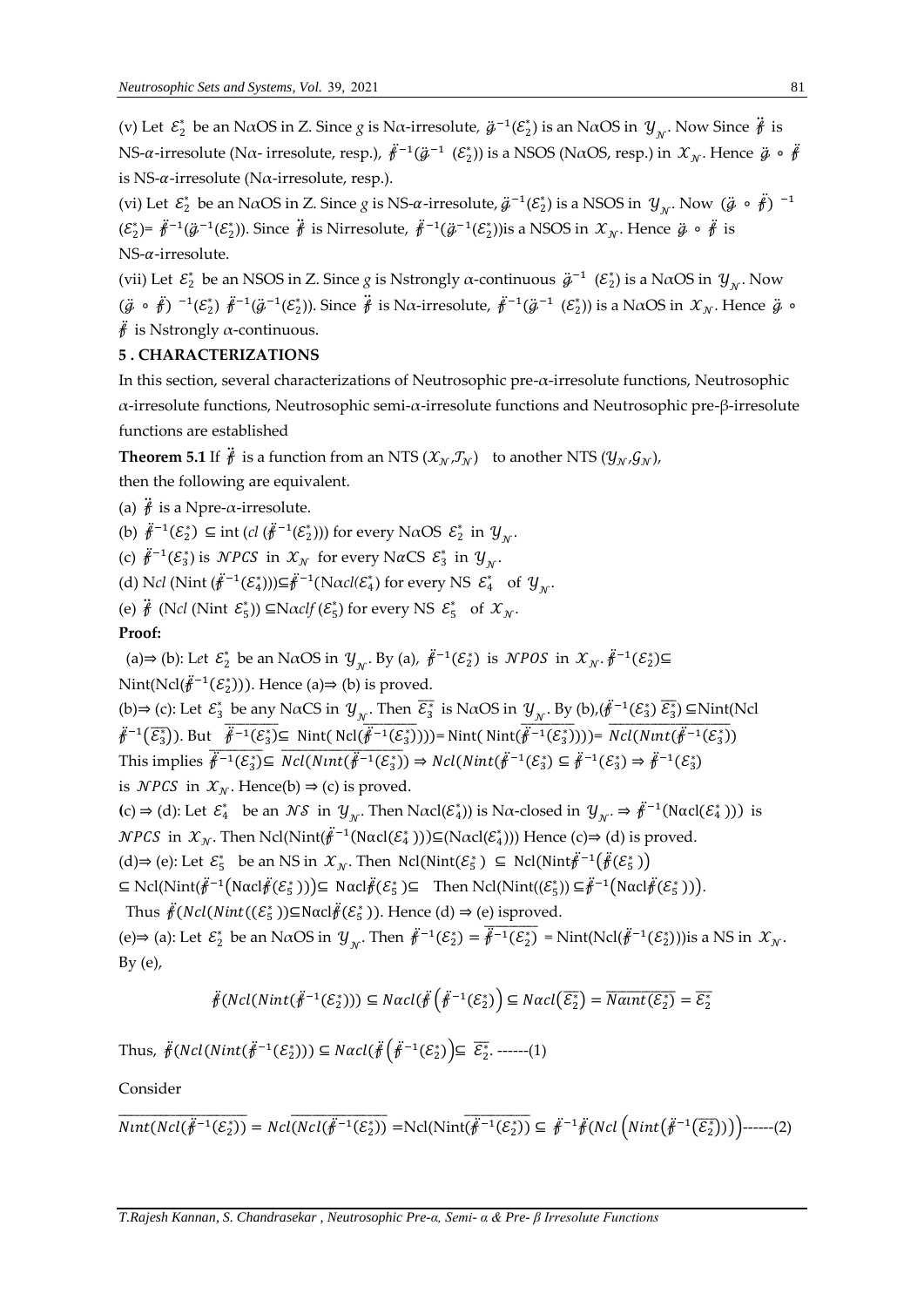By (1) and (2),  $\overline{Nint(Ncl(\ddot{\hat{f}}^{-1}(\mathcal{E}_2^*))} \subseteq \ddot{\hat{f}}^{-1}\ddot{\hat{f}}(Ncl(\overline{N}int(\ddot{\hat{f}}^{-1}(\overline{\mathcal{E}_2^*}))) \bigg) \subseteq \text{Nint}(\text{Ncl}(\ddot{\hat{f}}^{-1}(\mathcal{E}_2^*))) \Rightarrow \ddot{\hat{f}}^{-1}(\overline{\mathcal{E}_2^*}) =$ 

 $\overline{\dot{\theta}^{-1}(\mathcal{E}_2^*)} \Rightarrow \overline{\dot{\theta}^{-1}(\mathcal{E}_2^*)} \subseteq \text{Nint}(\text{Ncl}(\overline{\dot{\theta}^{-1}(\mathcal{E}_2^*)}) \Rightarrow \overline{\dot{\theta}^{-1}(\mathcal{E}_2^*)} \text{isNPOS in } \mathcal{X}_N. \text{Thus}$ 

 $\ddot{\hat{f}}$  is Npre- $\alpha$ -irresolute. Hence (e) $\Rightarrow$  (a) is proved.

**Theorem 5.2** If  $\ddot{\mathbf{\#}}: (\mathcal{X}_N, \mathcal{I}_N) \to (\mathcal{Y}_N, \mathcal{G}_N)$  be a mapping from NTS  $\mathcal{X}_N$  into NTS  $\mathcal{Y}_N$ .

Then the following are equivalent.

(a)  $\ddot{\hat{f}}$  is N $\alpha$ -irresolute.

(b)  $\ddot{\ell}^{-1}(\mathcal{E}_2^*)$  is NaCS in  $\mathcal{X}_\mathcal{N}$  for each NaCS  $\mathcal{E}_2^*$  in  $\mathcal{Y}_\mathcal{N}$ .

(c)  $\ddot{\vec{r}}$  (NaclA)  $\subseteq$ Naclf  $(\mathcal{E}_1^*$ ))) for each NS  $\mathcal{E}_1^*$  in  $\mathcal{X}_N$ .

(d) Nacl  $(\ddot{\theta}^{-1} (\mathcal{E}_2^*)) \subseteq \ddot{\theta}^{-1}(\text{N} \alpha \text{cl} (\mathcal{E}_2^*)$  for each NS  $\mathcal{E}_2^*$  in  $\mathcal{Y}_\gamma$ .

(e)  $\ddot{\mathcal{F}}^{-1}(\text{N}\alpha \text{ int } \mathcal{E}_2^*) \subseteq \text{N}\alpha \text{ int } \ddot{\mathcal{F}}^{-1}(\mathcal{E}_2^*) \text{ for each NS } \mathcal{E}_2^* \text{ in } \mathcal{Y}_\gamma.$ 

## **Proof:**

**(a)⇒(b):** Let  $\mathcal{E}_2^*$  be NαCS in  $\mathcal{Y}_{\mathcal{N}}$ . Then  $\overline{\mathcal{E}_2^*}$  is NαOS in  $\mathcal{Y}_{\mathcal{N}}$ . Since  $\ddot{\vec{\theta}}$  is Nα-irresolute,  $\ddot{\vec{\theta}}^{-1}(\mathcal{E}_2^*)$  =  $\overline{\dot{\theta}^{-1}(\mathcal{E}_2^*)}$ is NαOS in  $\mathcal{X}_{\mathcal{N}}$ . Hence  $\dot{\theta}^{-1}(\mathcal{E}_2^*)$  is NαCS in  $\mathcal{X}_{\mathcal{N}}$ . Thus (a)⇒(b) is proved.

**(b)⇒(c):** Let  $\mathcal{E}_1^*$  be NS in  $\mathcal{X}_N$ . Then  $\mathcal{E}_1^* \subseteq \ddot{p}^{-1}(\ddot{p}(\mathcal{E}_1^*)) \subseteq \ddot{p}^{-1}(Nacl(\ddot{p}(\mathcal{E}_1^*))$ . As  $Nacl(\ddot{p}(\mathcal{E}_1^*))$  is

NaCS in  $y_{\gamma}$ , by(b),  $\ddot{r}^{-1}(Nacl(\ddot{r}(\mathcal{E}_1^*))$  is a NaCS in  $\mathcal{X}_\gamma$ .  $Nacl(\mathcal{E}_1^*)\subseteq Nacl((Nacl\left(\ddot{r}(\mathcal{E}_1^*)\right)=$ 

*Nacl*  $\left(\ddot{\#}(\mathcal{E}^*_1)\right)$ Hence (b)⇒(c) is proved.

**(c)⇒(d):** For any NS  $\varepsilon_2^*$  in  $y_{\gamma'}$  let  $\ddot{\mathbf{\#}}^{-1}(\varepsilon_2^*) = \varepsilon_1^*$  By (c),  $\ddot{\mathbf{\#}}(\text{Nacl}\left(\ddot{\mathbf{\#}}^{-1}(\varepsilon_2^*)\right) \subseteq \text{Nacl}\ddot{\mathbf{\#}}\left(\ddot{\mathbf{\#}}^{-1}(\varepsilon_2^*)\right) \subseteq$ 

 $Nacl(\mathcal{E}_{2}^{*})$ .and  $acl\left(\ddot{\mathit{F}}^{-1}(\mathcal{E}_{2}^{*})\right)\subseteq \ddot{\mathit{F}}^{-1}\left(\ddot{\mathit{F}}(Nacl\left(\ddot{\mathit{F}}^{-1}(\mathcal{E}_{2}^{*})\right)\right)\subseteq \ddot{\mathit{F}}^{-1}\left(\ddot{\mathit{F}}(Nacl\left(\ddot{\mathit{F}}^{-1}(\mathcal{E}_{2}^{*})\right)\right)\subseteq \ddot{\mathit{F}}^{-1}(Nacl(\mathcal{E}_{2}^{*}))$ 

Thus  $\text{Nacl}\ddot{\theta}^{-1}(\mathcal{E}_2^*) \subseteq \ddot{\theta}^{-1}(\text{Nacl}(\mathcal{E}_2^*))$  Hence (c)⇒(d) is proved.

**(d)⇒(e):** For any NS  $\varepsilon_2^*$  in  $\mathcal{Y}_{\mathcal{N}'}$  Naint $(\varepsilon_2^*)$  =  $\overline{N}$ acl $(\overline{\varepsilon_2^*})$ . Now  $\ddot{\theta}^{-1}(N\alpha int(\varepsilon_2^*)) = \ddot{\theta}^{-1}(N\alpha cl(\overline{\varepsilon_2^*})$  =

 $\vec{\ddot{\theta}}^{-1}(\overline{Nacl(\overline{\mathcal{E}_2^*})}) = \overline{Nacl(\vec{\ddot{\theta}}^{-1}(\overline{\mathcal{E}_2^*})} = \overline{Nanh\vec{\ddot{\theta}}^{-1}(\mathcal{E}_2^*)} \subseteq Naint\vec{\ddot{\theta}}^{-1}(\mathcal{E}_2^*)$ 

**(e)⇒(a):** Let  $\mathcal{E}_2^*$  be NαOS in  $\mathcal{Y}_{\gamma}$ . Then  $\mathcal{E}_2^* = \text{Naint}(\mathcal{E}_2^*)$  and  $\ddot{f}^{-1}(\mathcal{E}_2^*) = \ddot{f}^{-1}(\mathcal{E}_2^*) \subseteq \text{Naint}(\mathcal{E}_2^*)$ . By definition  $\ddot{p}^{-1}(\mathcal{E}_2^*) \supseteq N \alpha$ int  $(\ddot{p}^{-1}(\mathcal{E}_2^*))$ .So  $\ddot{p}^{-1}(\mathcal{E}_2^*)$ =Naint  $(\ddot{p}^{-1}(\mathcal{E}_2^*))$ .Thus  $\ddot{p}^{-1}(\mathcal{E}_2^*)$  is a N $\alpha$ OS in  $\mathcal{X}_{\mathcal{N}}$  which implies  $\ddot{\mathcal{Y}}$  is N $\alpha$ -irresolute. Thus (e)⇒(a) is proved.

**Theorem 5.3** If  $\ddot{\mathbf{\hat{f}}}$  is a function from an  $NTS(\mathcal{X}_N, \mathcal{I}_N)$  to another NTS  $(\mathcal{Y}_N, \mathcal{G}_N)$ , then the following are equivalent.

(a)  $\ddot{\hat{\pi}}$  is a NS- $\alpha$ -irresolute.

(b)  $\ddot{\mathbf{\mathit{f}}}^{-1}(\mathcal{E}_2^*) \subseteq$  N*cl* (Nint  $(\ddot{\mathbf{\mathit{f}}}^{-1}(\mathcal{E}_2^*)))$  for every NaOS  $\mathcal{E}_2^*$  in  $\mathcal{Y}_{\gamma}$ .

(*c*)  $\ddot{t}$ <sup>-1</sup> ( $\mathcal{E}_3^*$ ) is NSemiclosed in  $\mathcal{X}_N$  for every Nα-closed set  $\mathcal{E}_3^*$  in  $\mathcal{Y}_N$ .

(d) Nint (N*cl*  $(\ddot{\mathbf{\#}}^{-1}(\mathcal{E}_4^*))$ )  $\subseteq \ddot{\mathbf{\#}}^{-1}(\text{N}\alpha c l \mathcal{E}_4^*)$  for every NS  $\mathcal{E}_4^*$  of  $\mathcal{Y}_\gamma$ .

(e)  $\ddot{\theta}$  (Nint (N*clE*))  $\subseteq$ N $\alpha$ *clf* ( $\mathcal{E}_5^*$ )for every NS  $\mathcal{E}_5^*$  of  $\mathcal{X}_\mathcal{N}$ .

**Proof: (a)**⇒ (b):

Let  $\mathcal{E}_2^*$  be an N $\alpha$ OS in  $\mathcal{Y}_N$ . By (a),  $\ddot{\mathcal{F}}^{-1}(\mathcal{E}_2^*)$  is *NSOS* in  $\mathcal{X}_N \Rightarrow \ddot{\mathcal{F}}^{-1}(\mathcal{E}_2^*) \subseteq \text{Ncl}(\text{Nint } \ddot{\mathcal{F}}^{-1}(\mathcal{E}_2^*)$ . Hence  $(a) \Rightarrow (b)$  is proved.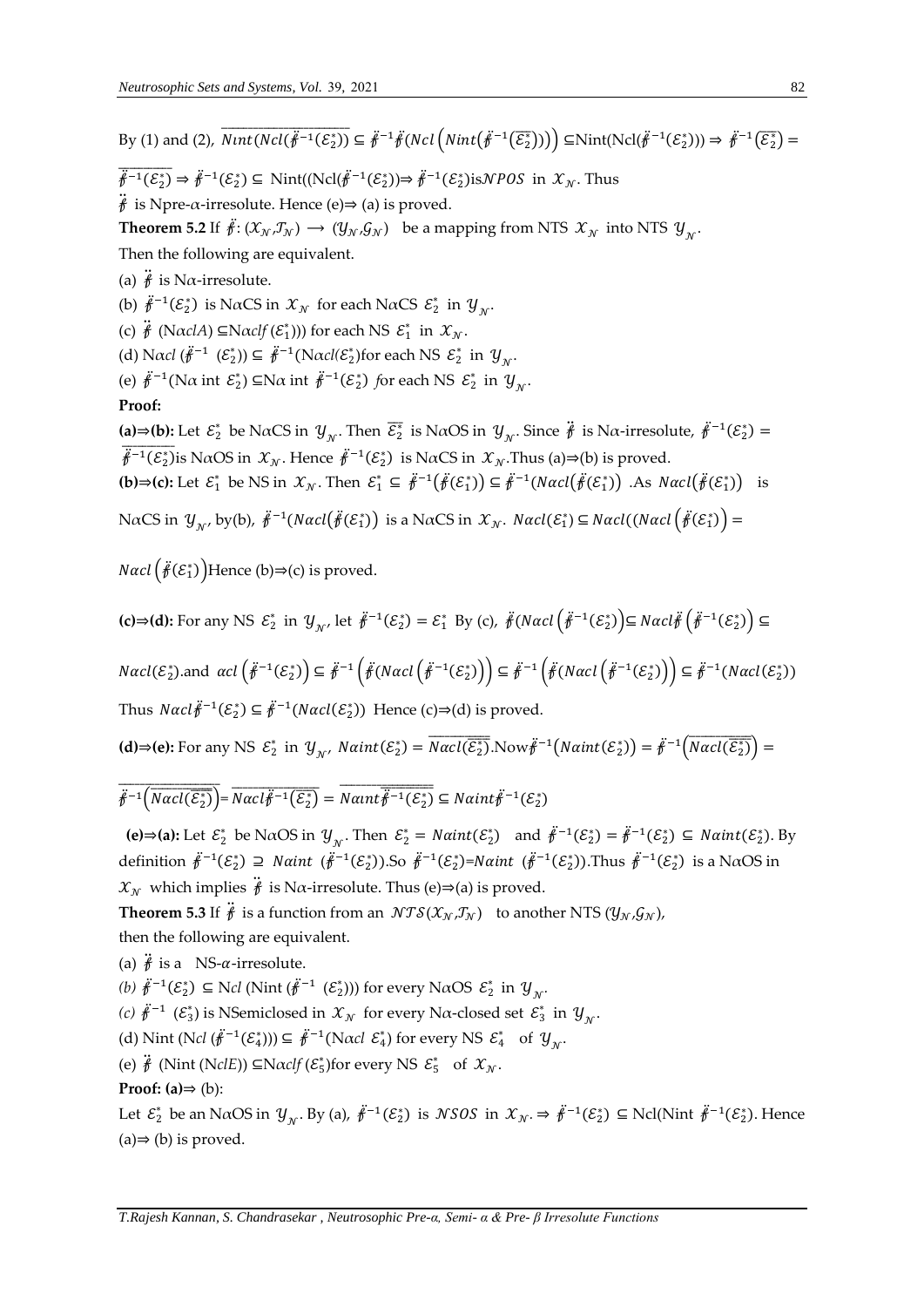(b)⇒ (c): Let  $\mathcal{E}_3^*$  be any N $\alpha$ CS in  $\mathcal{Y}_{\gamma}$ . Then  $\overline{\mathcal{E}_3^*}$  is a N $\alpha$ OS in  $\mathcal{Y}_{\gamma}$ . By (b),  $\overline{\mathcal{F}}^{-1}(\overline{\mathcal{E}_3^*})$  ⊆  $Ncl(Nint(\ddot{\tilde{f}}^{-1}(\overline{\mathcal{E}_3^*}))$   $\subseteq Ncl(Nint(\ddot{\tilde{f}}^{-1}(\overline{\mathcal{E}_3^*}))$   $\subseteq Ncl(\overline{Ncl(\ddot{\tilde{f}}^{-1}(\mathcal{E}_3^*))}$   $\subseteq Nint(Ncl(\ddot{\tilde{f}}^{-1}(\mathcal{E}_3^*))$   $\subseteq Ncl(\overline{Ncl(\ddot{\tilde{f}}^{-1}(\mathcal{E}_3^*))}$  $\ddot{\theta}^{-1}(\mathcal{E}_3^*)$   $\Rightarrow$   $\ddot{\theta}^{-1}(\mathcal{E}_3^*)$  is NSemiclosed in  $\mathcal{X}_\mathcal{N}$ . Hence (b)⇒ (c) is proved. (c)⇒ (d): Let  $\mathcal{E}_4^*$  be an NS in  $\mathcal{Y}_{\mathcal{N}}$ . Then N $\alpha$ -cl( $\mathcal{E}_4^*$ ) is N $\alpha$ -closed in  $\mathcal{Y}_{\mathcal{N}}$  . By (c)  $\ddot{\theta}^{-1}(\text{N}\alpha \text{cl}(\mathcal{E}_4^*))$ ) is NSemiclosed in  $\mathcal{X}_{\mathcal{N}}$ . Then Nint(Ncl $\ddot{\mathcal{F}}^{-1}(\text{N}\alpha \text{cl}(\mathcal{E}^*_4)))$  ⊆ $\ddot{\mathcal{F}}^{-1}(\text{N}\alpha \text{cl}(\mathcal{E}^*_4)))$ . Hence (c)⇒ (d) is proved. (d)⇒ (e): Let  $\mathcal{E}_5^*$  be an NS in  $\mathcal{X}_{\mathcal{N}}$ . Then Nint(Ncl $(\mathcal{E}_5^*)$  ⊆ Nint(Ncl $\ddot{\mathcal{F}}^{-1}(\ddot{\mathcal{F}}(\mathcal{E}_5^*)))$ ⊆ Nint(Ncl $\ddot{\theta}^{-1}(N \alpha c l \ddot{\theta}(\mathcal{E}_5^*))$ )Therefore Nint(Ncl $(\mathcal{E}_5^*) \subseteq \ddot{\theta}^{-1}(N \alpha c l \ddot{\theta}(\mathcal{E}_5^*))$ ). Consequently  $\ddot{\mathcal{J}}(Nint(Ncl(\mathcal{E}_5^*) \subseteq \text{N} \alpha cl \ddot{\mathcal{J}}(\mathcal{E}_5^*)$ . Hence (d)  $\Rightarrow$  (e) is proved. **(e)**⇒ (a): Let  $\mathcal{E}_2^*$  be an NαOS in  $\mathcal{Y}_{\mathcal{N}}$ . Then  $\ddot{\mathcal{F}}^{-1}(\overline{\mathcal{E}_2^*}) = \dot{\overline{\mathcal{F}}^{-1}(\mathcal{E}_2^*)}$ )) is a NS in  $\mathcal{X}_{\mathcal{N}}$ . By (e),  $\ddot{\theta}(Nint(Ncl(\ddot{\theta}^{-1}(\overline{\mathcal{E}_2^*})) \subseteq Nacl\ddot{\theta}(\ddot{\theta}^{-1}(\overline{\mathcal{E}_2^*})) \subseteq Nacl(\overline{\mathcal{E}_2^*}) = \overline{Nant(\mathcal{E}_2^*)} = \overline{\mathcal{E}_2^*}$ Thus,  $\ddot{\mathcal{J}}(Nint(Ncl(\ddot{\mathcal{J}}^{-1}(\overline{\mathcal{E}_2^*})) \subseteq \overline{\mathcal{E}_2^*}.$  ------(1) Consider  $Ncl(Nint\left(\ddot{f}^{-1}(\mathcal{E}^*_2)\right) = Nint(Nint\left(\ddot{f}^{-1}(\mathcal{E}^*_2)\right) = Nint(Ncl\left(\ddot{f}^{-1}(\overline{\mathcal{E}^*_2})\right)$  $Nint(Ncl(\ddot{\theta}^{-1}(\mathcal{E}_2^*)) \subseteq \ddot{\theta}^{-1}(\ddot{\theta}(Nint(Ncl(\ddot{\theta}^{-1}(\mathcal{E}_2^*)))))$ -----(2) By (1) and (2),  $Ncl(Nint\left(\ddot{f}^{-1}(\mathcal{E}_2^*)\right)) \subseteq \ddot{f}^{-1}(\ddot{f}(Nint(Ncl(\ddot{f}^{-1}(\mathcal{E}_2^*))))$  $\subseteq \ddot{f}^{-1}(\overline{\mathcal{E}^*_{2}}) = \ddot{f}^{-1}(\overline{\mathcal{E}^*_{2}}) \Rightarrow \ddot{f}^{-1}(\mathcal{E}^*_{2}) \subseteq Ncl(Nint(\ddot{f}^{-1}(\mathcal{E}^*_{2})) \Rightarrow \ddot{f}^{-1}(\mathcal{E}^*_{2}) \text{ isNSOS in } \mathcal{X}_{\mathcal{N}}.$ Thus  $\ddot{\hat{f}}$  is NS- $\alpha$ -irresolute. Hence (e) $\Rightarrow$  (a) is proved. **Theorem 5.4** If  $\ddot{\mathbf{\hat{f}}}$  is a function from an NTS  $(\mathcal{X}_N, \mathcal{I}_N)$  to another NTS  $(\mathcal{Y}_N, \mathcal{G}_N)$ , then the following are equivalent. (a)  $\ddot{\hat{f}}$  is a Npre-β-irresolute. (b)  $\ddot{\theta}^{-1}(\mathcal{E}_2^*) \subseteq \text{int} (cl (\ddot{\theta}^{-1} (\mathcal{E}_2^*))) \text{ for every } \mathcal{N}\beta\mathcal{O}\mathcal{S} \mathcal{E}_2^* \text{ in } \mathcal{Y}_\mathcal{N}.$ (c)  $\ddot{\mathbf{\mathit{f}}}^{-1}$  ( $\mathcal{E}_3^*$ ) is *NPCS* in  $\mathcal{X}_\mathcal{N}$  for every  $\mathcal{N}\beta$  -closed set  $\mathcal{E}_3^*$  in  $\mathcal{Y}_\mathcal{N}$ . (d) *cl* (int  $(\ddot{\theta}^{-1}(\mathcal{E}_4^*))) \subseteq \ddot{\theta}^{-1}(N\beta cID)$  for every NS  $\mathcal{E}_4^*$  of  $\mathcal{Y}_\gamma$ . (e)  $\ddot{\theta}$  (*cl* (int  $\mathcal{E}_5^*$ ))  $\subseteq N\beta cl \ddot{\theta}$  ( $\mathcal{E}_5^*$ )for every NS  $\mathcal{E}_5^*$  of  $\mathcal{X}_\mathcal{N}$ . **Proof:** (a)  $\Rightarrow$  (b): Let  $\mathcal{E}_2^*$  be an  $\mathcal{N}\beta OS$  in  $\mathcal{Y}_{\mathcal{N}}$ . By (a),  $\ddot{\mathcal{F}}^{-1}(\mathcal{E}_2^*)$  is  $\mathcal{N}POS$  in  $\mathcal{X}_{\mathcal{N}} \Rightarrow \ddot{\mathcal{F}}^{-1}(\mathcal{E}_2^*) \subseteq$ *Nint*( $Ncl(\ddot{\mathbf{\#}}^{-1}(\mathcal{E}_2^*))$ . Hence (a)⇒ (b) is proved. **(b)**⇒ (c): Let  $\mathcal{E}_3^*$  be any  $\mathcal{N}\beta CS$  in  $\mathcal{Y}_\gamma$ . Then  $\overline{\mathcal{E}_3^*}$  is  $\mathcal{N}\beta OS$  in  $\mathcal{Y}_\gamma$ . By (b),  $\ddot{\beta}^{-1}(\overline{\mathcal{E}_3^*})$ ⊆  $Nint(Ncl(\ddot{\tilde{f}}^{-1}(\overline{\mathcal{E}_3^*}))$ . But  $\ddot{\tilde{f}}^{-1}(\mathcal{E}_3^*)$   $\subseteq$  Nint(N(cl( $\ddot{\tilde{f}}^{-1}(\mathcal{E}_3^*)$ )  $=$  Nint(N(int( $\ddot{\tilde{f}}^{-1}(\mathcal{E}_3^*)$ )  $=$ Ncl(Nint( $\ddot{\vec{\theta}}^{-1}(\mathcal{E}_3^*))$ )  $\Rightarrow \ddot{\vec{\theta}}^{-1}(\mathcal{E}_3^*)$  $\subseteq$ Ncl(Nint( $\ddot{\vec{\theta}}^{-1}(\mathcal{E}_3^*))$ ). This implies  $Ncl(Nint(\ddot{\theta}^{-1}(\mathcal{E}_3^*))) \subseteq \ddot{\theta}^{-1}(\mathcal{E}_3^*) \Rightarrow \ddot{\theta}^{-1}(\mathcal{E}_3^*)$  is  $\mathcal{NPCS}$  in  $\mathcal{X}_{\mathcal{N}}$ .

Hence (b)  $\Rightarrow$  (c) is proved.

**(c)**⇒ (d): Let  $\mathcal{E}_4^*$  be an NS in  $\mathcal{Y}_N$ . Then  $N\beta cl(\mathcal{E}_4^*)$  is  $N\beta$  -closed in  $\mathcal{Y}_N$  . By (c),  $\ddot{\vec{f}}^{-1}(N\beta cl(\mathcal{E}_4^*)$  ) is *NPCS* in  $\mathcal{X}_N$ . Then  $(\ddot{\mathcal{F}}^{-1}(N\beta cl(\mathcal{E}_4^*)) \subseteq \ddot{\mathcal{F}}^{-1}(N\beta cl(\mathcal{E}_4^*))$ 

Thus Ncl(Nint(
$$
\overline{\ddot{f}^{-1}(N\beta cl(\mathcal{E}_4^*))}
$$
)  $\leq \ddot{f}^{-1}(N\beta cl(\mathcal{E}_4^*))$ )

Hence  $(c) \Rightarrow (d)$  is proved.

**(d)**⇒ (e):

Let  $\mathcal{E}_5^*$  be an NS in  $\mathcal{X}_{\mathcal{N}}$ . Then Ncl(Nint( $\mathcal{E}_5^*)$ )  $\subseteq$  Ncl(Nint $\mathcal{F}^{-1}(\mathcal{\mathcal{F}}(\mathcal{E}_5^*)))\subseteq$  Ncl(Nint( $\mathcal{\mathcal{F}}^{-1}(N\beta c l(\mathcal{\mathcal{F}}(\mathcal{E}_5^*)))$ )  $\subseteq \ddot{f}^{-1}(N\beta cl(\ddot{f}(\mathcal{E}_5^*)))$  then Ncl(Nint( $\mathcal{E}_5^*$ ))  $\subseteq \ddot{f}^{-1}N\beta cl(\ddot{f}(\mathcal{E}_5^*)))$ . This implies  $\ddot{f}(Ncl(Nint(\mathcal{E}_5^*)))$  $N\beta cl(\ddot{\theta}(\mathcal{E}_5^*)))$ . Hence (d)⇒ (e) is proved. **(e)**⇒ (a): Let  $\mathcal{E}_2^*$  be an  $\mathcal{N}\beta OS$  in  $\mathcal{Y}_{\gamma}$ . Then  $\ddot{\mathcal{F}}^{-1}$   $(\overline{\mathcal{E}_2^*}) = \overline{\ddot{\mathcal{F}}^{-1} (\mathcal{E}_2^*)}$  is a NS in  $\mathcal{X}_{\gamma}$ .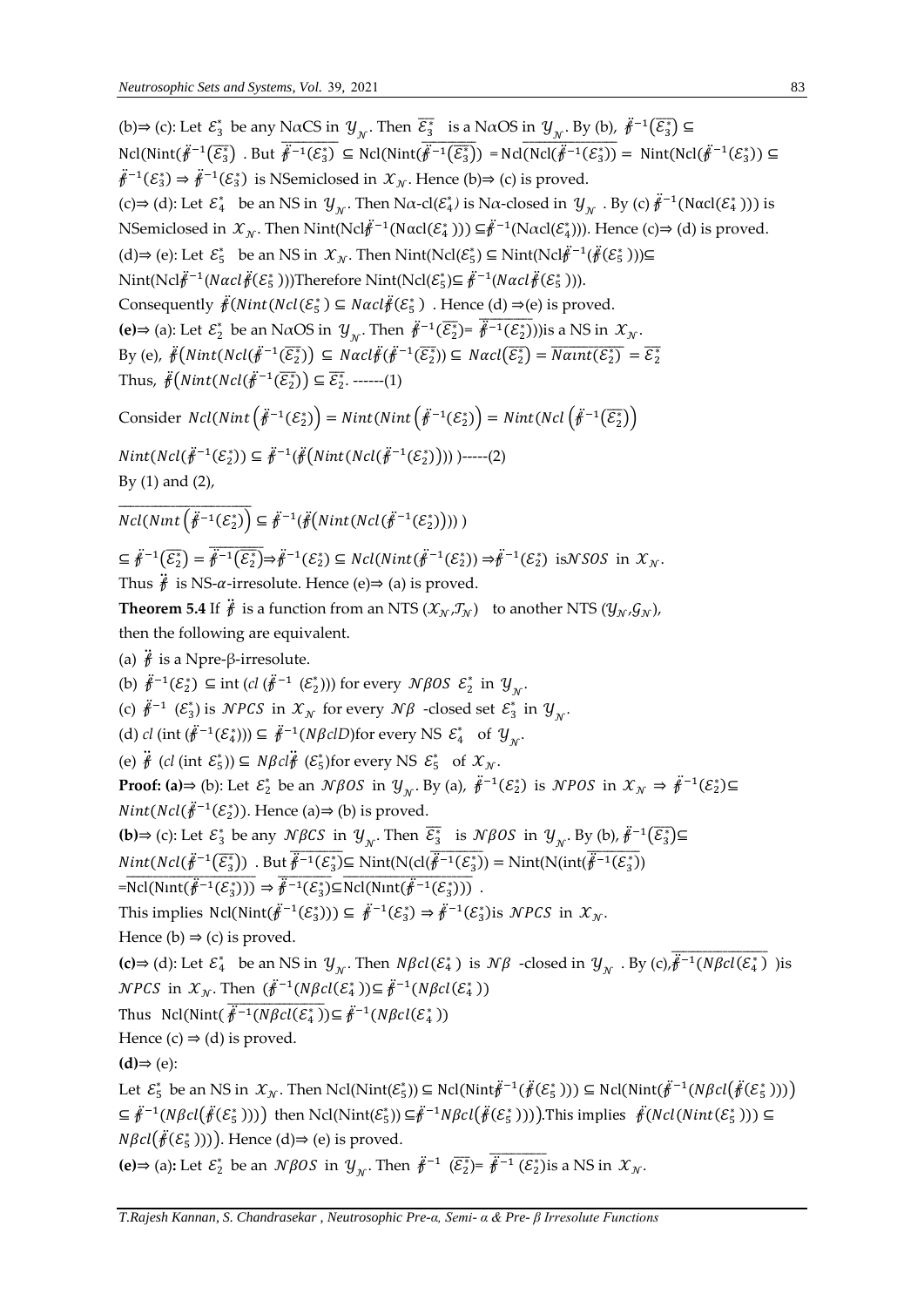By (e), 
$$
\ddot{\mathcal{F}}(Ncl(Nint(\ddot{\mathcal{F}}^{-1}(\overline{\mathcal{E}_2^*})) \subseteq N\beta cl\ddot{\mathcal{F}}(\ddot{\mathcal{F}}^{-1}((\overline{\mathcal{E}_2^*}))) \subseteq \overline{\mathcal{E}_2^*}
$$
---(1)Consider  $\overline{Nint(Ncl(\ddot{\mathcal{F}}^{-1}(\mathcal{E}_2^*))}$ 

 $=\overline{\mathrm{Ncl}(\mathrm{Ncl}(\ddot{\ddot{\theta}}^{-1}(\mathcal{E}_2^*))}=\mathrm{Nint}(\mathrm{Ncl}(\dddot{\ddot{\theta}}^{-1}(\mathcal{E}_2^*))\subseteq \mathrm{Ncl}(\mathrm{Nint}\left(\ddot{\ddot{\theta}}^{-1}(\overline{\mathcal{E}_2^*})\right)\subseteq \ddot{\ddot{\theta}}^{-1}(\dddot{\ddot{\theta}}(\mathrm{Ncl}(\mathrm{Nint}(\ddot{\ddot{\theta}}^{-1}(\overline{\mathcal{E}_2^*}))\right)-\cdots-(2))$ 

By (1) and (2),  $\overline{\text{Nint}(\text{Ncl}(\ddot{F}^{-1}(\mathcal{E}_2^*))} \subseteq \ddot{F}^{-1}(\ddot{F}(\ddot{F}(\text{Ncl}(\dot{N}int(\ddot{F}^{-1}(\overline{\mathcal{E}_2^*})) \subseteq \ddot{F}^{-1}(\overline{\mathcal{E}_2^*}) = \ddot{F}^{-1}(\mathcal{E}_2^*)$  This implies  $\ddot{\theta}$ <sup>-1</sup> ( $\mathcal{E}_2^*$ ) =  $\subseteq$  Nint((Ncl( $\ddot{\theta}$ <sup>-1</sup>( $\mathcal{E}_2^*$ )) which proves  $\ddot{\theta}$ <sup>-1</sup>( $\mathcal{E}_2^*$ )is NPOS in  $\mathcal{X}_N$ . Thus  $\ddot{\theta}$  is pre-β-irresolute. Hence (e) $\Rightarrow$  (a) is proved.

## **References**

- [1] Abdel-Basset, M., Gamal, A., Son, L. H., & Smarandache, F. (2020). A Bipolar Neutrosophic Multi Criteria Decision Making Framework for Professional Selection. Applied Sciences, 10(4), 1203.
- [2] Abdel-Basset, M., Mohamed, R., Zaied, A. E. N. H., Gamal, A., & Smarandache, F. (2020). Solving the supply chain problem using the best-worst method based on a novel Plithogenic model. In Optimization Theory Based on Neutrosophic and Plithogenic Sets (pp. 1-19). Academic Press.
- [3] Abdel-Basset, Mohamed, et al. "An integrated plithogenic MCDM approach for financial performance evaluation of manufacturing industries." Risk Management (2020): 1-27.
- [4] Abdel-Basst, M., Mohamed, R., & Elhoseny, M. (2020). A novel framework to evaluate innovation value proposition for smart product-service systems. Environmental Technology & Innovation, 101036.
- [5] Abdel-Basst, Mohamed, Rehab Mohamed, and Mohamed Elhoseny. "< covid19> A model for the effective COVID-19 identification in uncertainty environment using primary symptoms and CT scans." Health Informatics Journal (2020): 1460458220952918.
- [6] K.Atanassov, Intuitionistic fuzzy sets, Fuzzy Sets and Systems 20,87-95. (1986)
- [7] I. Arokiarani, R. Dhavaseelan, S. Jafari, M. Parimala: [On Some New Notions and Functions](http://fs.unm.edu/NSS/OnSomeNewNotionsAndFunctionsInNeutrosophic.pdf)  in [Neutrosophic topological spaces ,](http://fs.unm.edu/NSS/OnSomeNewNotionsAndFunctionsInNeutrosophic.pdf) *Neutrosophic Sets and Systems*, Vol. 16 **(2017),** pp. 16-19. [doi.org/10.5281/zenodo.831915.](https://doi.org/10.5281/zenodo.831915)
- [8] A. Atkinswestley S. Chandrasekar, Neutrosophic Weakly G\*-closed sets, Advances in Mathematics: Scientific Journal 9 (2020), no.5, 2853–2861.
- [9] A. Atkinswestley S. Chandrasekar, Neutrosophic g#S closed sets in Neutrosophic topological spaces, Malaya Journal of Matematik, Vol. 8, No. 4, 1786-1791, 2020
- [10] A. Atkinswestley S. Chandrasekar, Neutrosophic g\*-Closed Sets and its maps, Neutrosophic Sets and Systems, Vol. 36, 2020,96-107
- [11] V. Banupriya S.Chandrasekar: [Neutrosophic αgs Continuity and Neutrosophic αgs](http://fs.unm.edu/NSS/NeutrosophicContinuity.pdf)  [Irresolute Maps,](http://fs.unm.edu/NSS/NeutrosophicContinuity.pdf) *Neutrosophic Sets and Systems,* vol. 28, **2019,** pp. 162-170. DOI: [10.5281/zenodo.3382531](https://zenodo.org/record/3382531#.XWpDA3uxXIU)
- [12] V. Banu Priya,,S. Chandrasekar and M. Suresh, Neutrosophic  $\alpha$ -generalized semi homeomorphisms, Malaya Journal of Matematik, Vol. 8, No. 4, 1824-1829, 2020
- [13] Charles Le, Preamble to Neutrosophy and Neutrosophic Logic, Multiple-Valued Logic / An International Journal, Taylor & Francis, UK & USA, Vol. 8, No. 3, 285-295, June 2002.
- [14] R.Dhavaseelan, S.Jafari, and Hanifpage.md.: Neutrosophic generalized  $\alpha$ -contra-continuity, *creat. math. inform.* 27, no.2, 133 - 139,(2018)
- [15] FlorentinSmarandache.:, Neutrosophic and NeutrosophicLogic, *First International Conference* On Neutrosophic, Neutrosophic Logic, Set, Probability, and Statistics University of New Mexico, Gallup, NM 87301, USA, *smarand@unm.edu*,(2002)